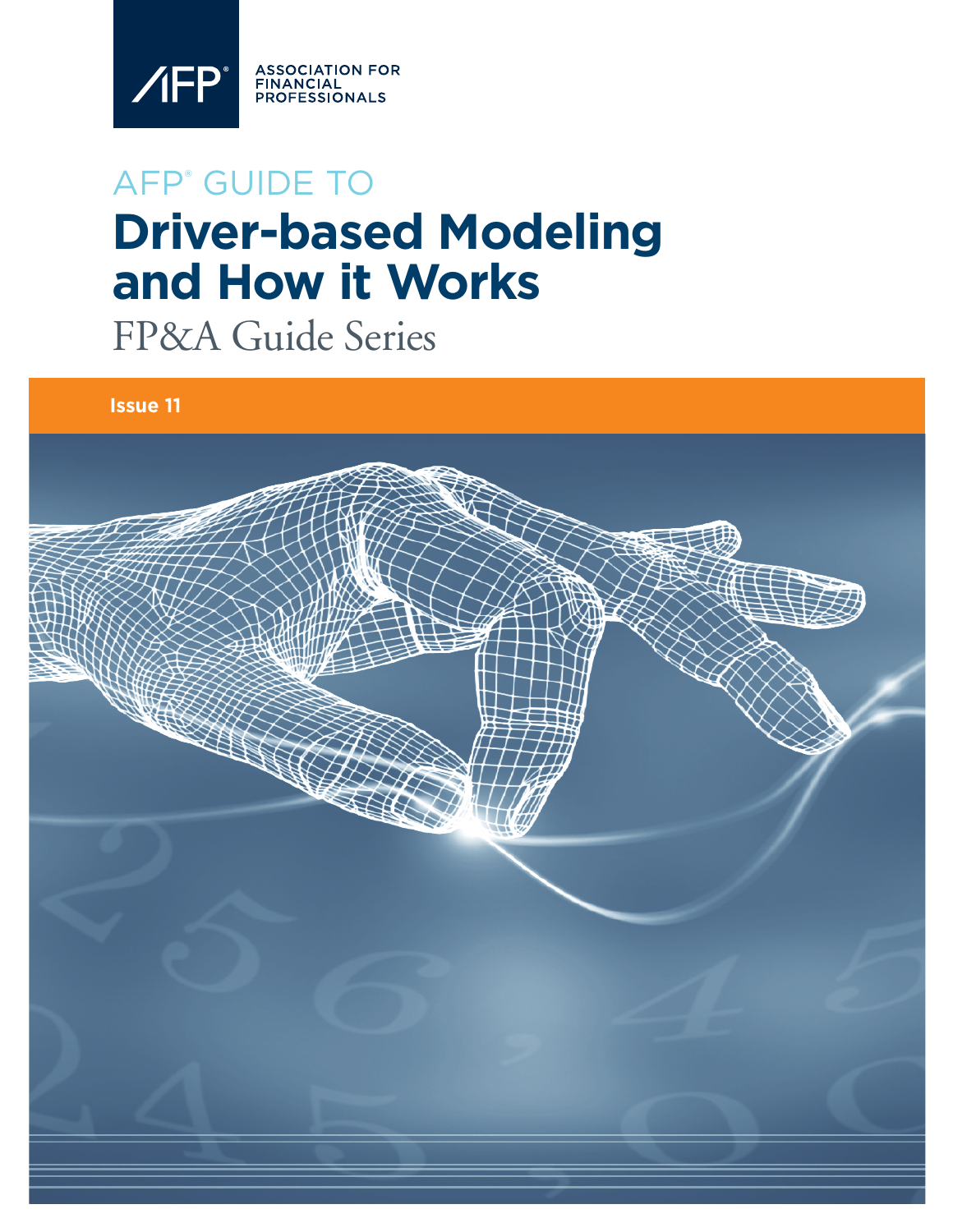

# AFP® GUIDE TO **Driver-based Modeling and How it Works**

FP&A Guide Series

# **Contents**

| Introduction                                    | 1                 |
|-------------------------------------------------|-------------------|
| What is driver-based modeling?                  | 2                 |
| Case Study 1: Tufts Health Plan                 | $\overline{3}$    |
| Is driver-based modeling more popular?          | $\overline{4}$    |
| When is driver-based modeling applicable?       | 5                 |
| Sidebar: Breaking the Model Down                | 6                 |
| Case Study 2: Marco's Franchising, LLC          | 6                 |
| How to identify the right drivers               | 8                 |
| Sidebar: Defining the Mathematical Relationship | 10                |
| Case Study 3: A \$10 Billion Technology Company | 11                |
| What are the benefits of driver-based modeling? | $12 \overline{ }$ |
| Sidebar: Driver Examples                        | 13                |
| Case Study 4: Omnitracs                         | 14                |
| What are the obstacles for adoption?            | 16                |
| Case Study 5: Delaware North                    | 18                |
| What is the role of technology?                 | 19                |
| What are the key steps to adoption?             | 20                |
| Case Study 6: Law Services Firm                 | 21                |
| <b>Conclusion and best practices</b>            | 23                |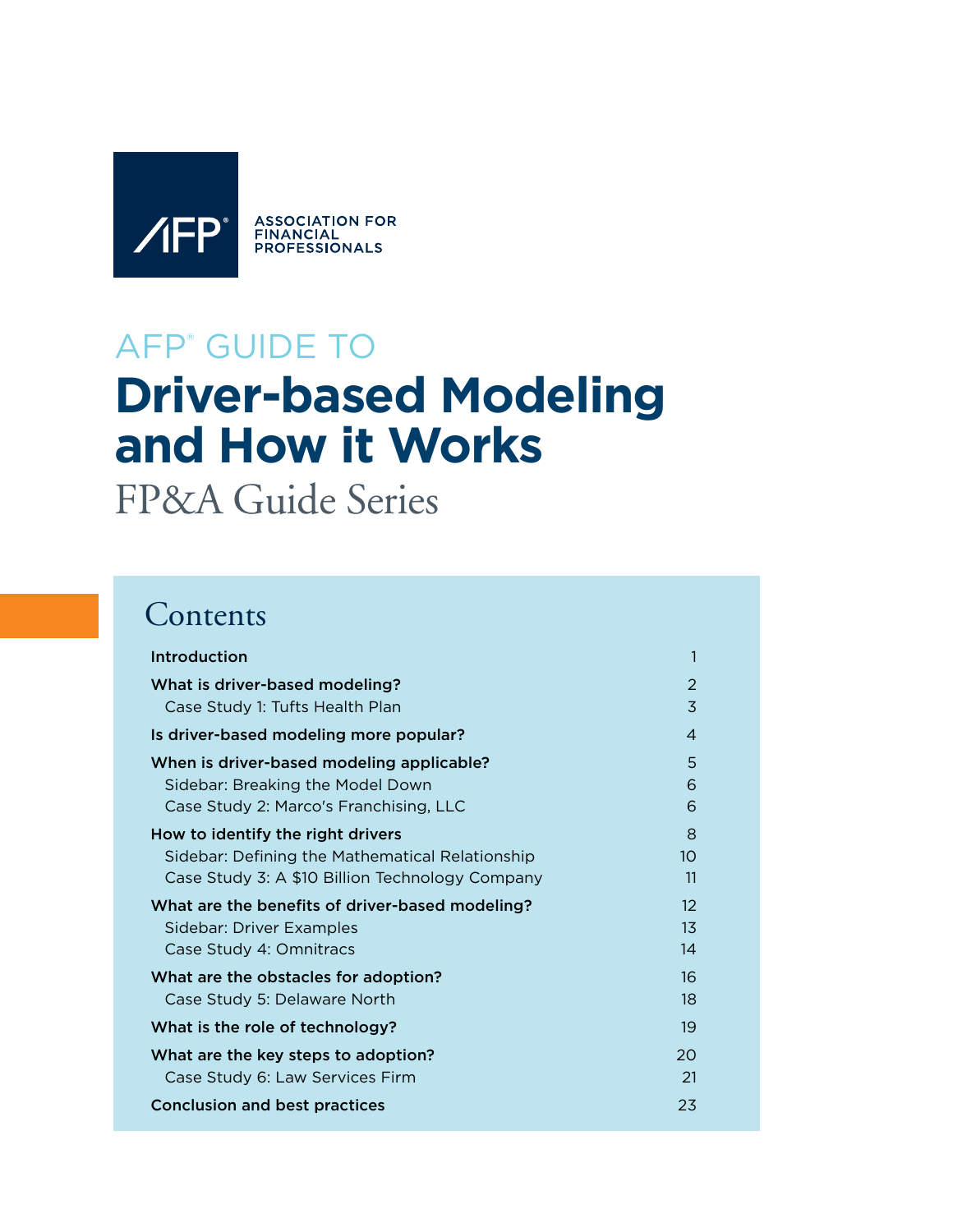# Introduction

Facing greater market volatility, a fast-changing business environment, and a constant push from senior management to improve the planning process, more FP&A teams are incorporating driver-based modeling into their forecasting methodology. "Technically, the definition [of a driver-based model] is building a model that has any kind of calculation that references some other variable, i.e., a driver," said Mitch Max, CEO and president of BetterVu.

In the case of FP&A specifically, according to Sholape Kolawole, EPM transformation associate principal at The Hackett Group, "Driver-based modeling is a way to leverage operational metrics that have a mathematical relationship with financial outcomes, particularly revenue or expense items in the P&L or the balance sheet." Thus, he said, "driver- based planning is the process of using those metrics to drive outcomes. It's about what moves the needle and identifying the operational/financial relationships."

According to Pras Chatterjee, senior director of product marketing at SAP for Enterprise Performance Management, the key is to look at the number and metrics and identify what they're comprised of. "Numbers are not just absolute," he said. "You've got to understand the different variables that comprise the numbers and see how granular you need to go based on those drivers." Price X quantity is the most basic model. "But you can go deeper than that," he said. "For example, look at turnover, sales-force attrition, etc."

For FP&A, the concept brings a multitude of benefits. Not only does it help the group increase the frequency and accuracy of the forecast, but it also engenders closer collaboration with business leadership. After all, while finance must lead the effort, it cannot uncover key drivers all by itself. It needs to work directly with business owners to identify the drivers that have the most impact on financial performance. In addition, driver-based models give finance the ability to better support management decision-making and provide actionable information. As FP&A professionals seek a more strategic role in the organization, they can add tremendous value by providing critical business-driver data to management with plenty of time to take action to change and improve corporate performance.

"One reason we see an uptick is that companies are dealing with a lot of uncertainty and volatility," said David Axson, managing director of Accenture's Strategy, CFO & Enterprise Value practice. "Historically, companies used historic data to trend their financial budgets and forecasts. They used last year's data to predict next year's performance. That's no longer sufficient," he said. "Companies need to look at activity that's occurring now to see what's driving financial performance in the future."

Ultimately, as more companies move to a rolling forecast, realizing it's no longer sufficient to look forward only to the end of the year, driver-based models will become more commonplace. Simply looking out 12 months does not give companies enough time to course-correct, as the recent AFP FP&A Guide, "Implementing a Rolling Forecast: Success Factors and Pitfalls," outlined. A rolling forecast allows FP&A professionals to play a leading role in strategic discussions and communications by providing management with a range of possibilities that are dependent on market conditions or the actions of competitors. The benefits they provide increase lead time for senior management, thus allowing executives to make important decisions on how to allocate key resources in order to drive continued profitability.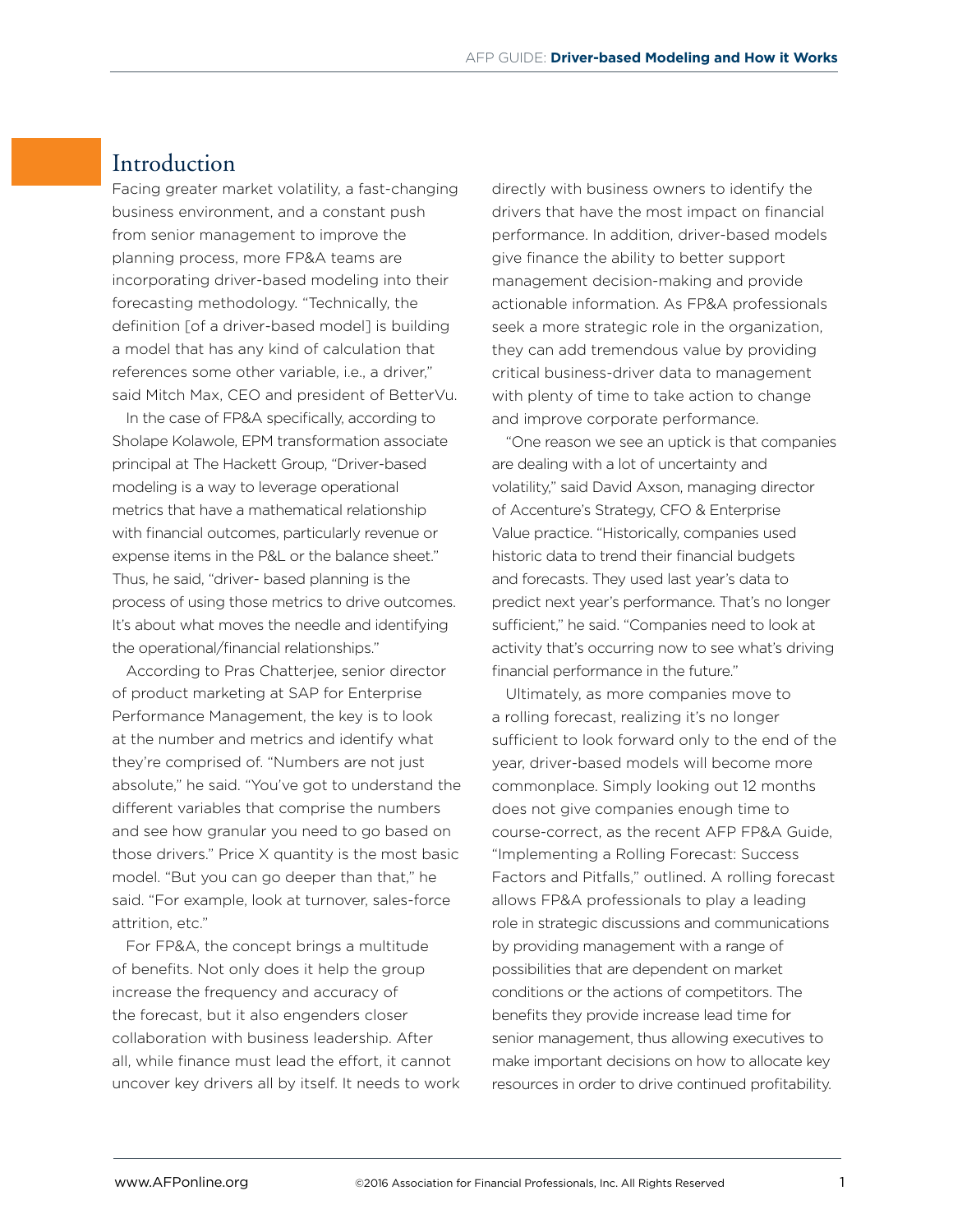# What is driver-based modeling?

"Driver-based modeling and planning use operational drivers to predict financial results," said Philip Peck, vice president of Financial Transformation at consulting firm Peloton. These models are essentially equations that represent mathematical relationships between key operational drivers (e.g., volume, rates, conversion ratios, brand awareness, etc.) and anticipated financial outcomes.

In the process of creating a driver model, a business translates financial metrics, such as labor costs, into a series of operational metrics, which may include volume, headcount, overtime, throughput, and quality. "The core idea is to identify independent variables that allow you to plan and forecast the dependent variable or outcome measures," Peck explained. "Focusing on those operational drivers enables an organization to understand, plan around, and influence those critical elements that have the greatest impact on financial performance," he said.

According to Craig Schiff, owner of consultancy BPM Partners, scenario modeling, which basically includes different versions of the drivers, is closely linked to driver-based modeling. "For most companies there's a base case, e.g., we'll grow unit sales by X%, then there's a best case and a worse case," he said. As the company moves through the year, it can adjust planning and operations by sliding into these different scenarios by adjusting the drivers." By identifying the drivers and being able to tweak them based on predetermined scenarios, "the business can be prepared to run in different ways," he said. "This is a key component of driver-based modeling — use multiple versions of it to drive decisions."

Driver-based models are also tied to key performance indicators (KPIs). Drivers fall under the banner of performance management and enterprise planning, according to Schiff. "While KPIs are in a world unto themselves, they are measures that help companies know how to achieve their goals. They therefore should be very similar to the business drivers of the driver-based models. It's what matters in the business," Schiff explained. "All of these elements go hand in hand."

According to Tony Levy, business unit executive of Business Analytics at IBM Software Group, if a consumer packaged-goods company is looking

at revenue, a driver model might look at the baseline volume (historical trend), plus the activity volume (current or future initiatives/promotions) multiplied by price, minus discounts. "That can be very simple or a little more complex," Levy said. What's important is to separate baseline volume from activity-based volume, according to Levy. Most businesses can use historical data to extrapolate the baseline volume. But that number doesn't know anything about the volume that's a result of current or future promotions and marketing initiatives. It's the sum of both that makes up the unit volume forecast.

Another possible sales model might use a formula that takes the number of sales opportunities (# opportunities) X the average size of those opportunities (\$/opportunity) X the win conversion rate (%), which equals the sales forecast, Levy explained. Models can also apply to the cost side. "Most often the drivers are operational in nature," he said. "Through the model, we take the operational cause and model the financial effect. The output of the model is often a financial measure."

According to Vic Datta, CEO of consulting firm Resilicore, "It [driver-based modeling] is about the relationship between revenue-generating activity and the costs associated with those activities."

According to Vic Datta, CEO of consulting firm Resilicore, "It [driver-based modeling] is about the relationship between revenue-generating activity and the costs associated with those activities." In the current environment that may mean a staffing requirement per 100 customers. That's a driver of cost or efficiency. "Those models integrate the planning process across the enterprise. They bring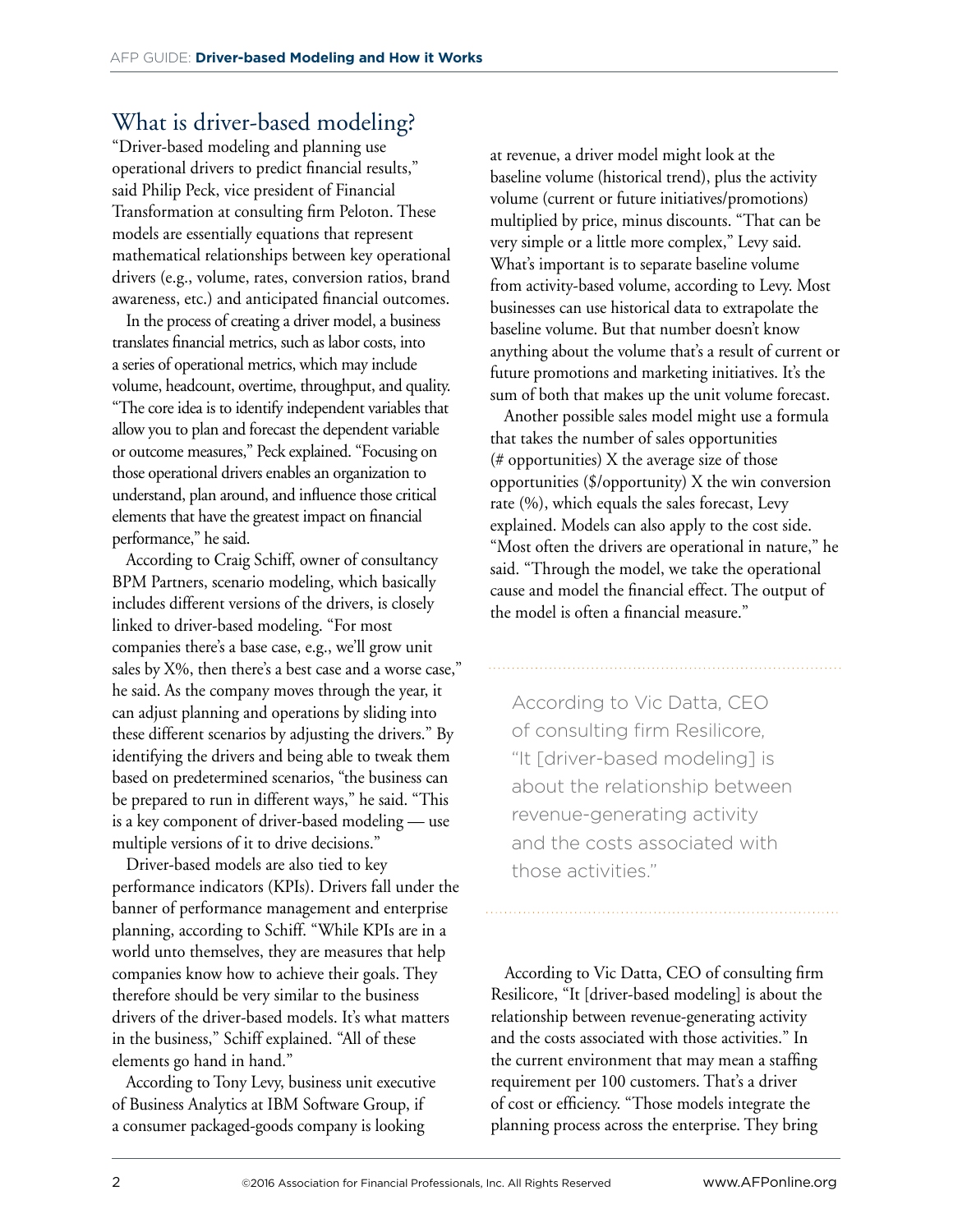the connection between actions and business activity in various parts in the organization together," he said. "In many companies, those activities are siloed. People want to own their processes. They're not taking a cross-organizational approach."

According to Axson, the trick is identifying the items that directly impact or "drive" the financial results. By the time the results of a market or operational event hits the P&L or balance sheet, it's too late to do anything about it. The driver is an element such as an event that occurs in the marketplace or business decisions made that resulted in those financial outcomes. For example, each sale starts with a call inquiry, an RFP, someone walking into the shop or logging onto the website. All of these are drivers of sales. They are the reasons a company would see an uptick, or downtrend, in their sales figures and hence revenue.

Not everyone needs to use it. "Driver-based modeling is often approached at the corporate level, not in the depth of the organization," said Jeff Wuest, president and CEO of consulting firm SynFiny and an ex-P&G FP&A practitioner. "It enables the high-level view of a multibillion organization and an understanding of the company from a geographic and business standpoint, allowing a volume-driven, decision-based forecasting and budgeting process at the consolidated level. The high-level driver model lets FP&A see what changes in the key business drivers affect the overall forecast."

According to Wuest, the approach focuses on the creation of the forecast and the budget by focusing on the drivers that have the biggest impact on results. The process should include involving experts with the knowledge to identify those drivers outside and inside of finance. "Finance corrals them together to make sure that experts, particularly outside finance, understand the benefits of driver-based modeling and buy into it," said Wuest.

While driver-based modeling is not a new concept, according to Peck, with the advent of big data, predictive analytics, near-real-time access to data and information, and more advanced analytics tools and applications, these same driver models can be enhanced and extended by taking advantage of the volume, variety, and velocity associated with big data and non-traditional data sources.

## Case Study 1:

#### Tufts Health Plan

At Tufts Health Plan, driver-based models underpin the forecasting and planning cycle. They help FP&A and management to understand and manage expected revenue and expenses with plenty of lead time. That's particularly important as the healthcare company faces a more volatile and competitive market environment.

"Driver-based modeling is understanding the key operational metrics of the business and using those to project forward the company's cost or revenue structure," said David Mann, director of Financial Planning and Performance at Insurer Tufts Health Plan. Mann has always relied on models to help think about the business. It was especially the case when he was head of FP&A at a fast-growing SAAS company, where the company had to focus on the entire customer acquisition funnel — from lead generation forward.

At Tufts, Mann relies on driver-based modeling in the forecasting and planning cycle to figure out expected revenues and manage expenses. Driver-based models are also integral to his sensitivity analysis work in areas that experience more volatility, e.g., a high-growth market or new markets. "Using driver-based modeling is particularly effective in areas of high levels of variability," Mann said.

To identify the right drivers requires work on multiple facets, according to Mann. First, it's about collaborating with frontline stakeholders. "It's working across the business to identify similar drivers," he said. In the case of customers, he works with a large customer support team. The other factor is materiality. "The question is: What are the drivers that really impact revenue and expenses?" he said. "What are the things that really make a big difference?"

At Tufts, which is in the health insurance space, identifying the right drivers typically starts with how many members are using the product. Next, they look at what they're paying the company year over year. "I look at medical cost ratios as well to see how those are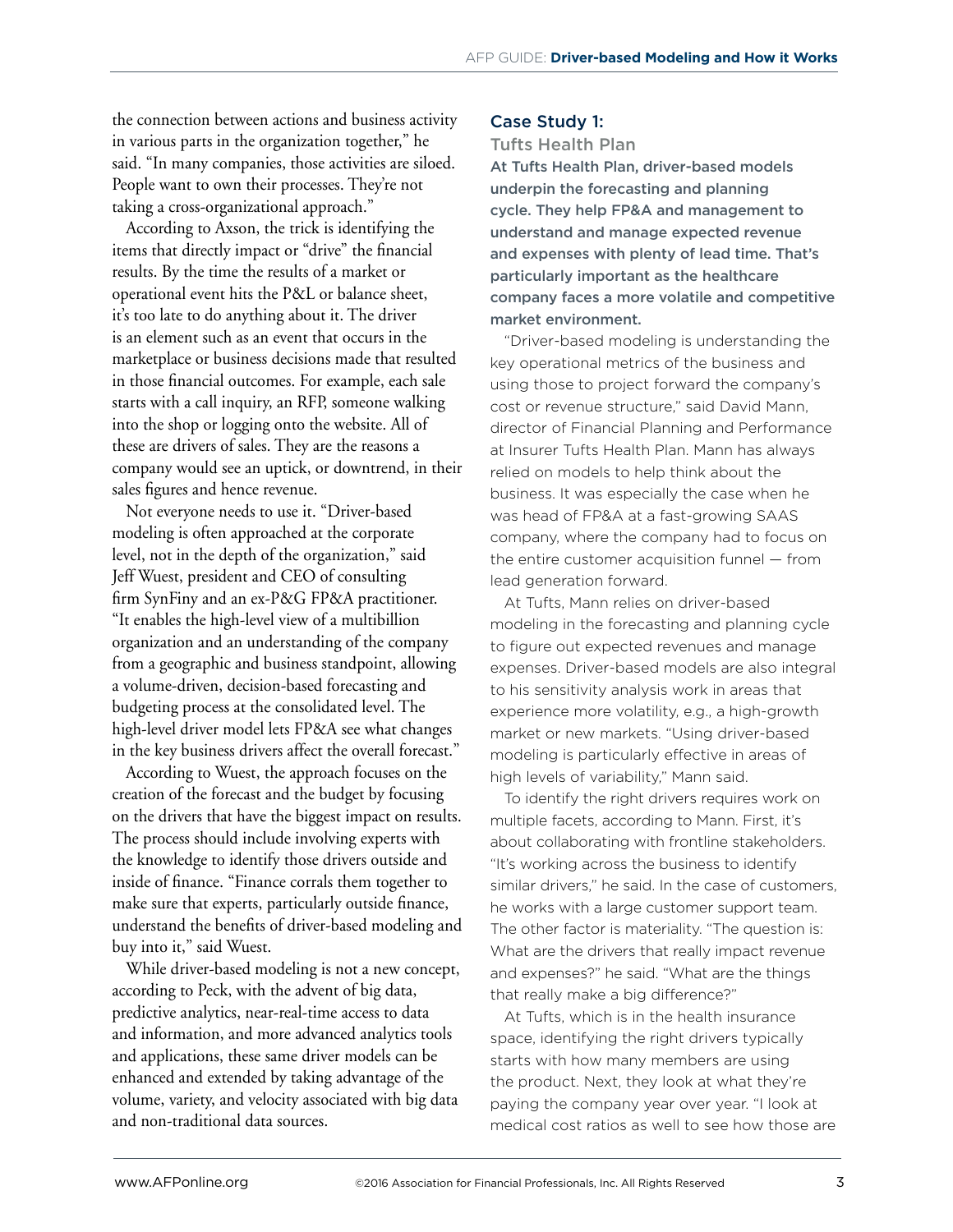changing," he said. "For example, the percent of medical cost vs. premiums."

That sort of analysis is part of the day-to-day work of FP&A and its monthly forecasting process. "You have to be cautious when looking at driver trends over time," said Mann. "You have to be careful to tease out the difference between systemic changes and one-off events." For example, last winter the company saw medical costs fall and profits rise in the Northeast. As it turned out, the trend was a product of the bad weather experienced in the region that winter — weather so bad that it prevented people from going to the doctor. Obviously, this wasn't a long-term trend. "It was a false alarm," he said.

Mann has found a number of benefits to this model-based approach. Perhaps the biggest, he noted, is increased efficiency: "It allows me to do sensitivity analysis more quickly. I can validate the numbers, and understand the assumptions," he said. Another primary benefit is that it allows him to have a better conversation about the business with its various stakeholders. The conversation is no longer about absolute dollars, now it's about the indicators and drivers of their operations.

But getting to these benefits can take some time and effort. Finance and operations need to work closely together. There are other considerations, however, such as the quality of the operational data, whether other stakeholders are looking at the business in the right way and identifying the right drivers, and whether the company's leadership is comfortable having the conversation about integrating drivers and finance. "That's a cultural component," said Mann.

For companies seeking to adopt a driverbased modeling approach, Mann had this advice: "Keep it simple and focus on the things that are most material; there's no need to boil the ocean," he said. "Seek stakeholder alignment and have a good plan as to what you're going to approach first."

# Is driver-based modeling more popular?

"The concept of driver-based modeling and planning is definitely not new, and in various forms has been used for quite a while," reported Peck. "That said, given the imperative in today's increasingly complex and uncertain environment to deliver improved business insights, faster cycle times, enhanced 'whatif' modeling capabilities, and for FP&A to be a true business partner, organizations are increasingly looking to adopt, systematically implement, and institutionalize driver modeling principles in their organizations," he said.

Without these models, companies cannot become the agile organizations they need to become in order to succeed in today's environment. "Driver models are essential to support the movement toward more dynamic planning, i.e., being faster and more agile around adjusting and modifying the plans, budgets, and forecasts using more advanced analytical techniques, and leveraging predictive models (driver models) to improve the quality and accuracy of forecast outputs," said Peck.

According to Madison Laird, CEO of Agylytyx, while companies have been building models for some time, they may not have labeled them as such. What is changing, however, is not the popularity of the models, but their accuracy and efficacy. "That has improved and will continue to improve," said Laird, "as our understanding of business drivers increases." That's particularly true in the area of the quantification of the effects of these drivers on financial results. "As those improve, our confidence in our driver-based models will improve as well," Laird said.

According to a 2015 study by The Hackett Group, 78 percent of companies rely on driver-based planning.

According to a 2015 study by The Hackett Group, 78 percent of companies rely on driver-based planning. The survey also showed that top performers typically leverage the methodology toward revenue and gross margin, and less so for expenses. That's not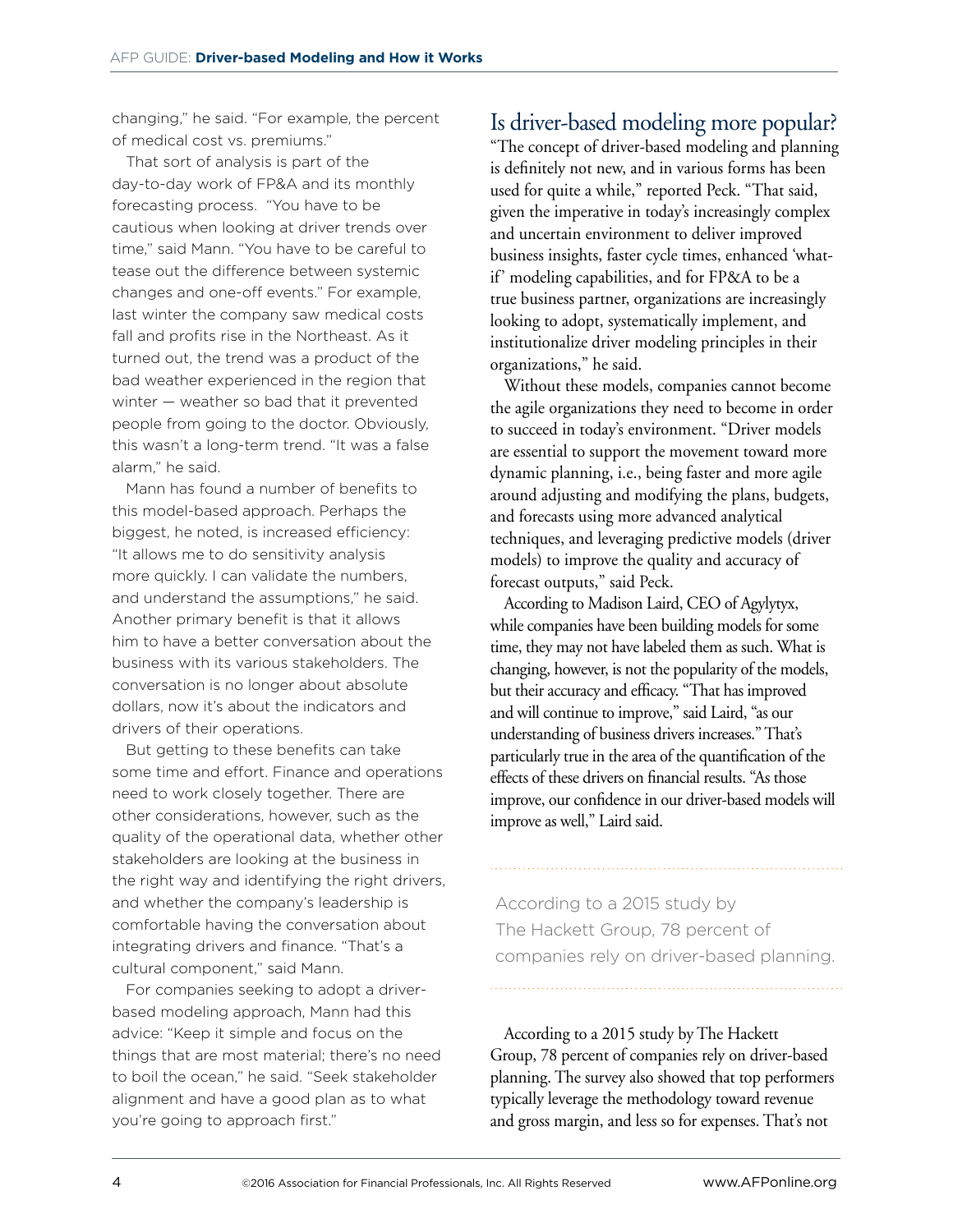to say FP&A can't apply it to expenses. The Hackett Group is currently working with a client from the asset management industry that has a keen interest in controlling expenses, because its revenues are chiefly market based. Clearly there are more opportunities for companies to use driver-based modeling in forecasting and planning expenses.

IBM has found a similar trend. "We've been talking about driver-based modeling forever," Levy noted. "Anecdotal evidence suggests that more companies are using the approach," he said. In the past, when he asked for a show of hands, 25 percent would indicate that they were using driver-based modeling. "Now it's 75 percent," he said. "That begs the question, why not 100 percent?"

By looking at BPM Partners' older data, Schiff noted that while driver-based modeling was always talked about, the adoption wasn't there. In the past year especially, that has changed. "People knew about it and spoke about it," he said. "Now it's everywhere."

Either companies are doing it or wanting to do it. "People come to us when they're trying to get a new technology to automate — as they're coming off a spreadsheet environment," said Schiff. "Driverbased modeling is something that they often can't accomplish with their current system. It's a reason to look to technology to try to move forward, either because it's something they'd like to do or because they are doing it painfully and want to do it more easily," he said. "Across the board, companies are either using driver-based models or they intend to; it's important to people."

The reason adoption and interest are so widespread is that people are trying to forecast more frequently, according to Schiff. "People are moving at the extreme to continuous forecasting, or at least to more frequent forecasting," he said. "That's much easier to do with driver-based models." Those forecasts don't have to go into such deep detail, and they can be more easily updated on a regular basis. "Since business is changing at a much faster pace, companies need to more frequently update their assumptions," said Schiff. "Driver-based modeling is an ideal tool to accomplish that."

Another reason driver-based models are more popular, according Wuest, is the increasing availability and visibility of data that's enabled by greater adoption of ERPs and other technologies. Still, he noted, skepticism remains. "Some companies are not sure how to gain access to the key drivers, while others are so ingrained in their traditional fixed process they simply cannot see how to change. The companies that have done this best are rich in data and make sure that they integrate operational budget and forecasting with their FP&A process," he said.

According to Max, driver-based modeling is used more often is large part because the technology to enable it is now available and affordable, particularly in multi-dimensional scale over a time series. The technology allows companies to build a transparent calculation model, and to separate the calculation into rates and drivers. As a result, Max sees a lot less resistance to its adoption, compared to the use of Excel where multiple, complex formulae are needed.

Working at SAP with their planning solutions, Chatterjee definitely sees greater interest in driverbased models. "The question we often get is how many calculations we can do? Can we access information in real time?" he said. "Companies want to bring the calculation into their planning environment and are interested in how seamless and real-time it can be," he added.

# When is driver-based modeling applicable?

According to Max, forecasting is one of the first areas where driver-based models can be applied. "As a basic example, if I'm forecasting a product or series of products, and have a price, the driver is typically volume; it's a simple metric calculation of rate multiplied by volume. It's applicable in many volume-sensitive calculations, but it can also be used for non-volume-sensitive items, for example, you can apply a driver-based calculation to payroll and multiply by average salary," Max said.

"What's important is the level of detail. Even drivers have different levels of detail," The Hackett Group's Kolawole said. The level of detail should be aligned with its applicability to each planning cycle. For example, a quick monthly forecast or the strategic plan would call for a less-detailed driver approach.

According to Datta, "The models enable the company to move away from allocation-based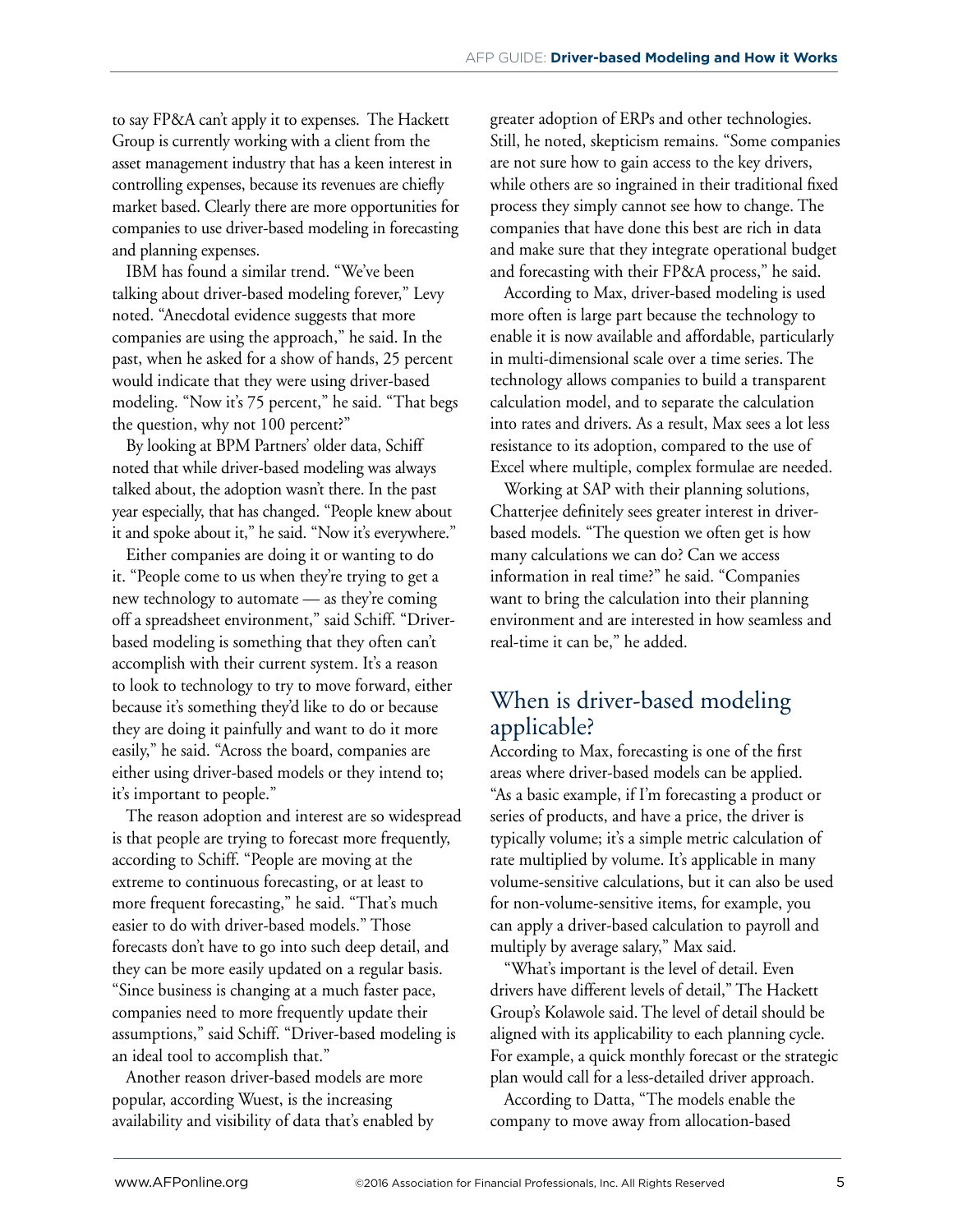### **Breaking the Model Down**

According to IBM's Levy, there are at least three types of models that feed into the company's planning process:

#### 1. The human model.

That one is based on human judgment and requires an expert. It's cumbersome and biased.

#### 2. The driver-based model. This model is forward-looking and based on live data.

#### 3. The statistical model.

These models are based on historical data that can be used to generate forecasts. Their benefit is that they may be simpler than a driver-based model. They rely on historical data to discover a pattern.

Baseline volume can be derived from a statistical model based on trailing 12-24 months of historical data. However, activity-based volume may be based on human judgment that is aware of the relevant marketing initiatives impacting future periods. "Then you can bring it together with a mathematical, driver-based model," he said. "A good forecast uses all three modeling techniques."

budgeting to a more anticipatory approach, with an 'activity-based' costing approach as the precursor. Driver-based models are outcome based, rather than the more traditional inward-looking models."

That's what the Japanese have done for years, according to Datta. "They'd look at what the market would spend, a lot of time at the front end, looking at the competitive aspects of pricing and how much they can achieve when they first introduce a product or move up the food chain," he said. "Then they'd work that backward, i.e., what operating margins they need to cover their cost and how much profit they need to cover

the cost of production," he said. "Many companies tend to do that calculation from the ground up."

According to Datta, that's the worst way to look at it. "If you do it that way, you lose the connection to your pricing strategy and unintentionally make your costs more fixed," he said. "Drivers allow you to say: 'if I can create more at a market bearing price and cost structure, customers will presumably buy more, which gives me greater resilience when the market is soft.'"

But driver-based models may not work everywhere. Schiff said that he thinks driver-based modeling is very applicable in the forecasting and long-range planning processes in FP&A, but less so in the detailed budgeting process. "When you look at budgeting, it's not ideal," he said. "The budget includes very detailed expenses and revenue lines for the year," he said, "whereas driver-based models are better suited to higher-level, quicker and more frequent forecast and planning processes." Budgeting often involves mapping expenses by area, by month. A true driverbased model won't produce these results.

"Driver-based planning is not applicable in every circumstance," Axson said. FP&A needs to understand those elements of the financial statements that are influenced by changes in drivers." For example, because rent is a fixed number, it may not be a driver-based outcome. "Driver-based planning is best suited for outcomes that are volume and price variable. For example, they may be less applicable for companies that are very capital intensive and therefore have high fixed costs," said Axson.

#### Case Study 2:

Marco's Franchising, LLC At restaurant chain Marco's Franchising, driver-based models have been used for years. What's changed is how sophisticated the models are, given new access to data and technology. The search for key drivers goes beneath the surface, to the business unit and product level. However, Marco's avoids getting bogged down in details, focusing instead on the key income statement items.

Driver-based modeling involves breaking down and identifying what the key contributing factors are to particular line items, whether they're an expense, revenue, or cash flow, and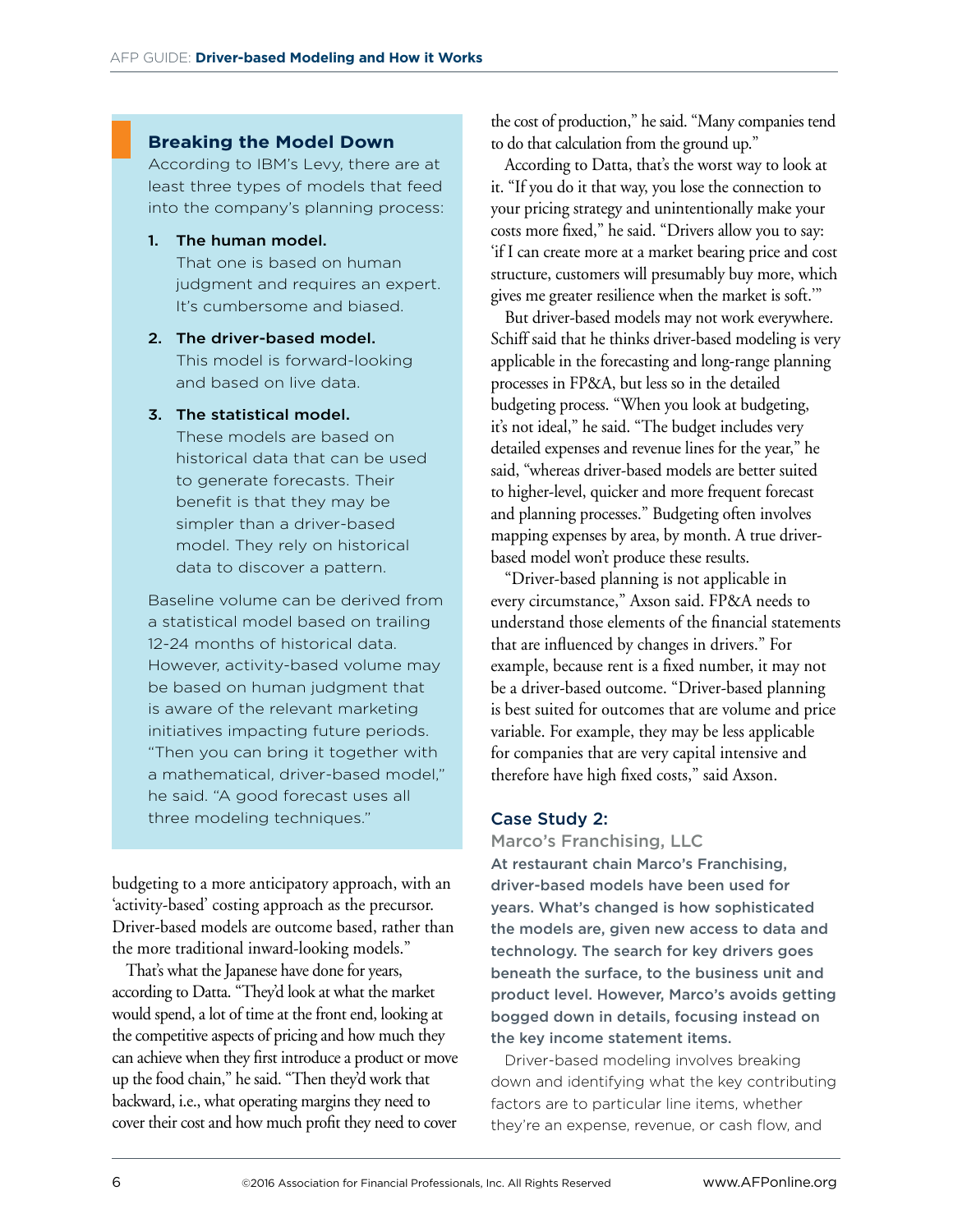whether they're on the balance sheet or income statement, according to Jim Boswell, director of Financial Planning and Analysis at Marco's Franchising. "Once you understand what the underlying factors — or drivers — of a line item are, it is a matter of collecting the data, which ultimately leads to producing the numbers that appear in the financial statement forecast," he said.

To forecast sales accurately goes beyond the number of units. The company also needs to know what business each unit is coming from, sales prices and possible external factors. "The abundance of data available to an FP&A professional typically allows her to gather these components easily to build a revenue forecast," explained Boswell. "The same goes for expenses." According to Boswell, data is increasingly being used from both internal and external sources such as macroeconomic factors, e.g., the price of fuel.

Marco's has been using driver-based models for years, since the proliferation of spreadsheets. What has changed is the level of sophistication driven by the available data. "I learned the more you employ driver-based modeling, the more you want to break it down into smaller and smaller chunks in the hopes of increasing accuracy," said Boswell. Yet he cautioned companies not to dig too deep or lose their way. "It's an art to find a balance between how detailed you get and when that detail stops adding value to the model," he explained. "I find a good rule of thumb is to ask myself: Can I easily explain my model to someone who hasn't been in the details like I have?"

He suggested that companies start by concentrating on the income statement and avoid attempting to identify drivers for every line item. "Take the ones that have the most impact on your business," he said. Not only because trying to do everything will bog FP&A down, but because it introduces more opportunity for error.

To identify the right drivers, FP&A needs to work with all relevant stakeholders. In the case of revenue, identifying the drivers may be easy. "But FP&A doesn't always know all the right

drivers. They have to admit that," he said.

"It should be a collaborative effort," Boswell said. "Include marketing and operations as well. It's important to have everybody's view point and keep the models dynamic as the business changes over time." When you are building a model you should always try to anticipate what changes might be needed to the model in the future.

At Marco's, FP&A on the revenue side begins with average unit sales for the prior year for each location. To account for the many different store locations, they incorporate external economic data about consumer and industry trends, and apply the seasonality of the business. "Once all of those drivers are brought together, you can start to get really educated guesses about where sales and revenue will end up." The driverbased models are thus used continuously in the forecasting process. "We are constantly using and improving the models," Boswell said.

The benefit, as long as you find the right balance between a model that is too detailed and one that is too broad, is that it improves forecast accuracy, which translates to a bottom line impact, according to Boswell. "When you have a good idea of what your sales and revenues are going to be by using the drivers, you can staff accordingly, apply the right capital to the right resources, etc. That in turn helps management make better decisions, which improves financial performance and profitability," he said. Driver-based models allow companies to better manage risk, and naturally lend themselves to scenario analysis. To continue with the revenue example, a manager would be able to ask, "What happens when fuel prices increase by 5 percent?" If this is a driver in your model, you would be able to quickly add the increase and see the potential impact.

A potential pitfall is not having the right people or tools. "You are limited by the tools that you have, whether those are human or technical resources," Boswell noted. "You have to have people who can do the analytics and communicate with other departments to find out what the drivers are and then incorporate those into the forecast; and you have to have the right technology to capture the data you need."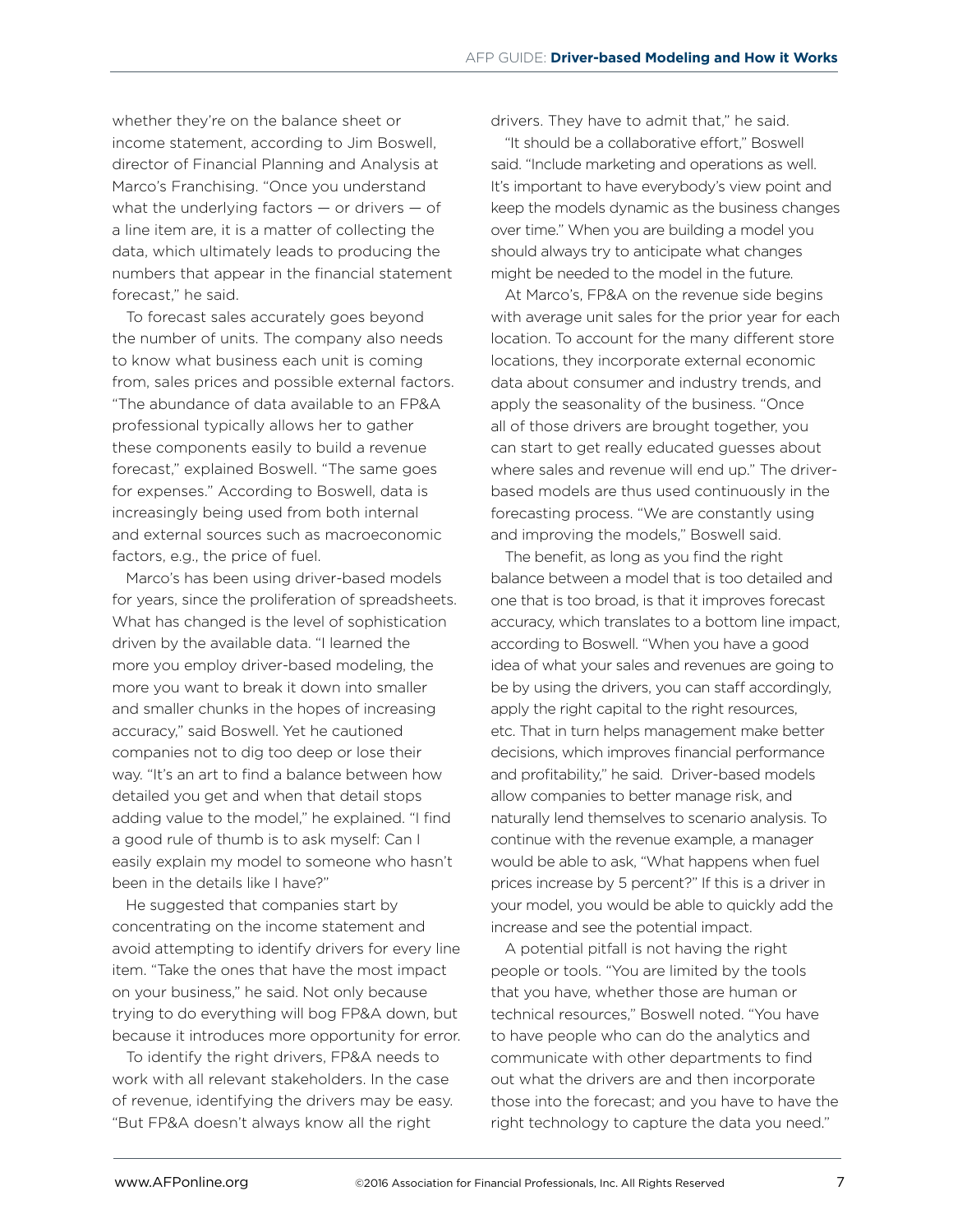# How to identify the right drivers

Before companies even start talking about which are the right drivers, they should recognize the complexity that's involved. "The things that drive a business are likely to change from quarter to quarter. And even for those that don't change, the quantity of their effect will almost certainly change," Laird said. "It's important to understand those interactions and fluctuations in the drivers and the relationship with results. It's a common mistake to not make the

necessary revisions in the model to reflect the subtle but relevant quantitative changes of the effect of each driver," he said.

According to the Kolawole, the first thing to consider when talking about selecting the right drivers is the line item's materiality and volatility. "That's where you start," he said. "You have to look at your balance sheet and P&L to identify items that are most material and volatile and focus on creating drivers for those."

#### **Level of Detail and Drivers – Modelling Drivers**

Most companies use driver-based modeling to improve the quality of the forecast while at the same time speeding up the process



*Source: © 2014 The Hackett Group, Inc. All rights reserved.* 

*Reproduction of this document or any portion thereof without prior written consent is prohibited*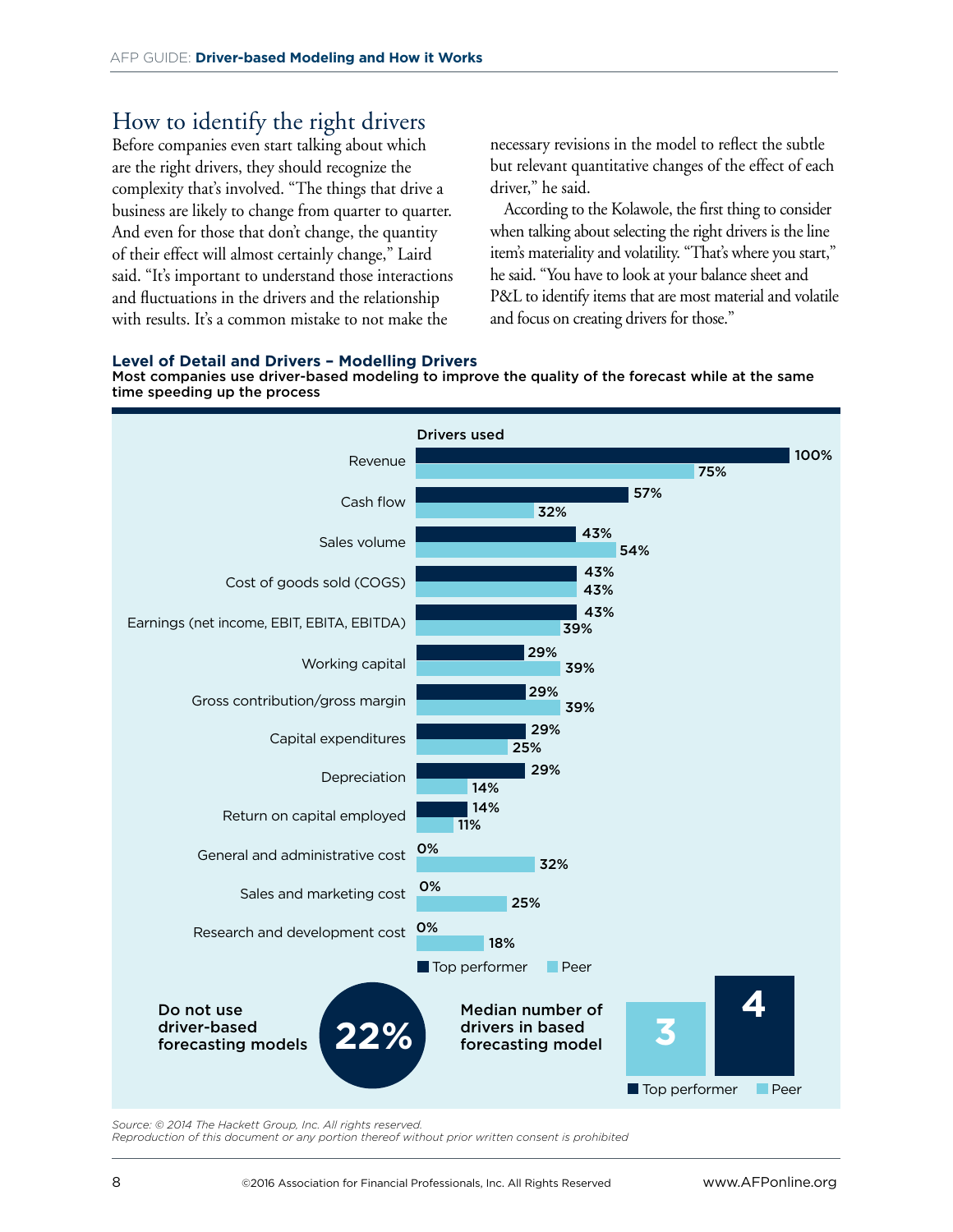Next, Kolawole said, "Companies need to decompose those line items and understand what causes that number to move up or down." According to Kolawole, the key is identifying the baseline for that line item — for example, whether its volume driven — and then figure out at what rate FP&A can flex that number. Sometimes the rate is fixed and only the volume is variable, and sometimes both change.

For example, gross sales move with volume and price. That's typically a material item for most companies, according to Kolawole. In another example, a driver may be the freight as a percentage of sales volume, because many companies correlate high shipment rate with higher sales. That's a good driver of revenue, where you're using the revenue as a baseline proxy.

While it's important to consider materiality and volatility, Axson also advised companies to identify the business' key performance indicators (KPIs). "You may want to grow revenue and profit by increasing market share," he said. The drivers for this business strategy are different from a strategy that relies on innovating new products. To gain market share, companies may run more promotions and consider price competitiveness. Innovations may be related to product performance versus competitors and online reviews. "Drivers should link directly to the metrics of the business, so start with a strategy. Define the metrics to track progress against it. Then break those business metrics into the drivers to cause those metrics to move negatively or positively," said Axson.

It comes back to KPIs, according to Schiff. It may start with the ability to generate X revenue by selling Y units at Z price. "But if you really look back, it's about how many leads must be fed to each salesman to create those sales," he said. In other businesses it may come down to customer retention. "The drivers are unique to each business; they are fundamental and basic," Schiff said. "Models that don't look back to the detail and cause and effect are missing the boat."

External factors also need to be taken into consideration. Simply assuming sales at a higher price may not be realistic if the market can't handle the higher price. "The risk is missing on some real-world constraints. Those are hard to incorporate into the model," Schiff admitted. That's why driver-based modeling works better for higher-level forecasting than it does for detailed budgeting.

"Generally it's about busting up your planning line by line and identifying key things that drive financial performance," said Max. The gold standard for expense items is using an activity-based/cost-based model to identify the true cost drivers. Companies that have that are ahead of the curve. If not, they must determine the causal relationship between drivers and outcomes using an empirical study of their historical data. Companies that are doing anything significant have to have the empirical basis to support the choice.

It's easy to get down into the weeds and have 500 drivers. The trick is to identify the key drivers and to determine which ones are actually drivers rather than merely aligning with other drivers. It's also critical to identify the line items that are driving the bulk of the results and focus on their drivers first by testing and looking for correlations and proven relationships, according to Max. And, he added, "It's important to keep testing and improving the models. At the end of the day, companies should end up with no more than 20 key drivers for strategic planning purposes."

You can't do it on autopilot. You need to get a team of people cross-functionally to see how the math works, and what the formula is for revenue generation for each business line, and what the formula is for cost generation,"

Historically, "Activity-based costing (ABC) was the best way to identify drivers," said Datta. Today, "a lot of companies have to go back and see leading practices and what other firms are using, or rely on consultants who work with multiple industries and can give you the headlights into what drivers are working," he said. "You can't do it on autopilot. You need to get a team of people cross-functionally to see how the math works, and what the formula is for revenue generation for each business line, and what the formula is for cost generation," he said. "That's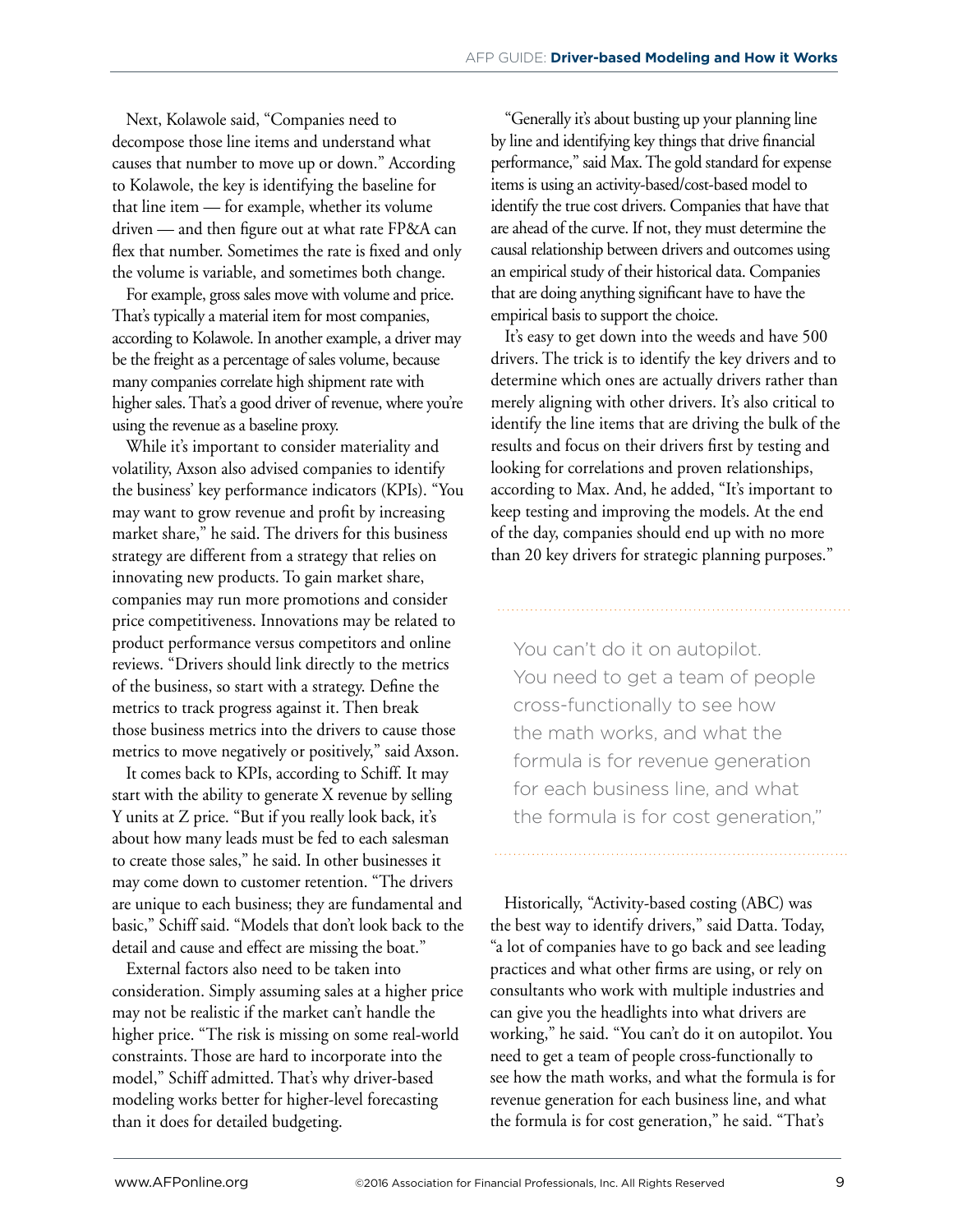an aspect of the value chain that few people know." He added, "You really need to articulate and identify the driver-based root cause analysis. That means digging below the surface to find the knock-on effects of one change on other parts of the business." Ultimately, "it's a very iterative process. It has to be done with FP&A and the business collaboratively."

Companies have to ensure financial analysts work closely with the business and have an ongoing dialogue to identify the right drivers. "It encourages finance to get closer to the business," Levy said. In addition, there are some statistical modeling techniques that can help uncover causal relationships with data. "You can upload op. data and see the connection," he said. "Use both to refine and adapt your models."

One more thing that's important to understand is that not all accounts should be driver-based. Take for example a charitable donation P&L line item. It can be very episodic and not a recurring amount. If it's so episodic that it's not recurring, it's better to use a simple manual input. Another example is advertising expense. While it can be a driver, some companies find that it's challenging to get their hands on the underlying advertising data since it's often managed by a third party. That's another reason to use manual input, according Kolawole.

# **Defining the Mathematical Relationship**

According to Peloton's Peck, there are various techniques that can be used to develop the driver-based model relationships. That applies to:

- 1. The determination of the candidate operational drivers.
- 2. Testing the mathematical algorithms and drivers for the effectiveness and accuracy of their predictive value.
- 3. Refining those drivers and related model relationships over time.

One way to start is by decomposing the i.e., end-to-end value chain of the underlying business. Essentially, this means looking at the business and understanding all of the various activities and functions that contribute to making, packaging, selling, delivering, and supporting the goods and services generated by the organization. "The analysis helps one develop a horizontally integrated view of the organization and highlights the key integration points between various aspects of the business," said Peck.

"To define and develop the actual driver models, the most common approach is to leverage 'driver trees' or 'predictive logic diagrams' to determine the driver model relationships and candidate drivers," said Peck. This involves looking at the outcome measure in question (dependent variable) and determining all of the contributing drivers (independent variables) that impact the outcome measure. Depending on the domain area in question, the number of levels or layers can be as simple as one or could continue into multiple levels. "Driver models can be quite simple, e.g.,  $A \times B = C$ . Alternatively, the driver models could be complex and incorporate a multitude of independent variables, and potentially several levels of driver interdependencies," Peck explained.

"Once the initial driver-model relationships and candidate drivers have been established, statistical analysis with representative data can then be used to determine the best drivers and to refine the model relationships," said Peck. "The goal is to find the drivers that are highly correlated with the outcome measure, demonstrate clear causality via statistical analysis measures, and optimize the model's predictive capabilities."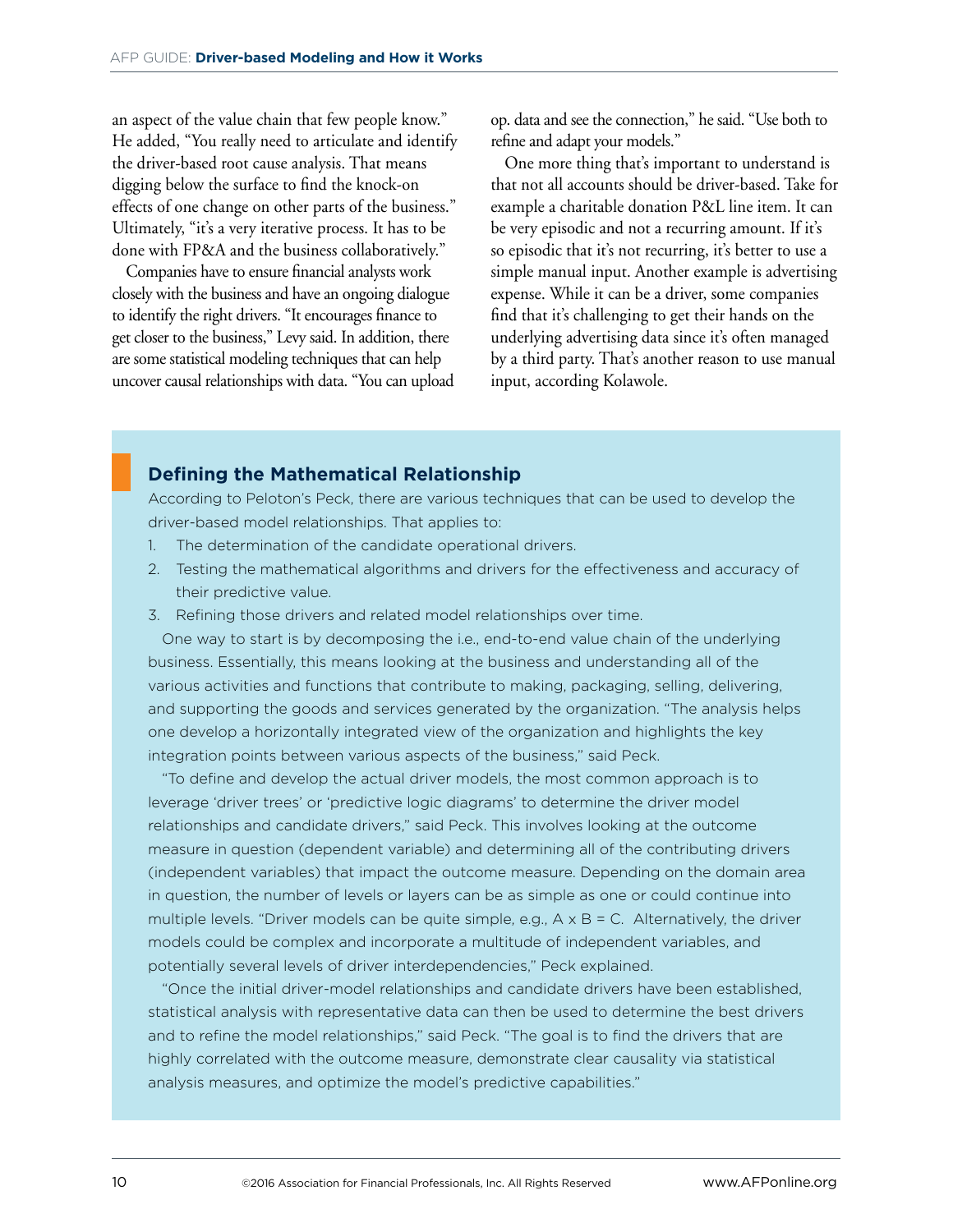#### Case Study 3:

A \$10 Billion Technology Company At this giant tech firm, FP&A knows some items are more critical than others in moving the financial needle. While it has been using driver-based models for some time, it recently began applying the methodology across broader circumstances — beyond traditional forecasting — and in more user groups, for example, in M&A planning.

"When we perform forecasting or scenario analysis or build complex models, there will always be more sensitivity to certain inputs more than others," said the vice president of FP&A at this \$10 billion technology company. The idea behind driver-based modeling is to isolate those primary factors that will have the most influence on financial outcomes, according to this FP&A chief, and to use those to drive the company's forecasting and modeling.

The company has been using driver-based models for some time but recently began applying it across a broader set of circumstances, according to the FP&A vice president. "We're now applying the technique in a broader context and across a broader user group," he said. "So while the concept has been here for a long time, there's more acceptance and adoption in recent times." He added, "I've always felt that driver-based models are fundamental to analysis."

As the company broadened its application, it started, for example, to apply driver-based models in M&A planning. "You can use static, normal business variables forecasting," he said. But in one large recent acquisition, the company used driver-based models on top of the usual banker and valuation models. "We've done various offshoots with driver-based modeling. For example, drivers of our ability to reach our synergy targets, and tax savings," he said. "We identified the big 3-4 factors that will affect the success of the deal and performed more extensive sensitivity analysis around those key drivers," he said.

On a day-to-day basis, models are used in key places like sales forecasting, manufacturing planning and expense budgeting. In each,

driver-based modeling is at different levels of maturity. It's most mature in the first two. "It's a lot more important on the revenue and manufacturing side," he said. That's been in part a reaction to the changes in the market postrecession. Particularly, he's referring to the fact that technology refresh cycles for cell phones are lot shorter than the PC refresh cycles from a few years ago. "We need to pay attention to our customers' customers and their behavior to drive our sales forecast, so it has to be a lot more driver-based to enable us to make quicker decisions, manufacture the right product, and have the right inventory levels."

The company identifies key drivers primarily through experience. In its biggest market segment, the macro drivers have been the same for the last 20 years, according to this pro. "We know the correlations and the short-term trends, and we know how to incorporate more recent consumer trends into our models."

The driver-based model allows the company to predict the total size of the market in the near term, in a cyclical industry. "Some of the drivers include the customer technology roadmaps, customer production capacity, and end-user demand. We build a model that tells us all that," he said. "We simplify it for planning purposes and communicate it broadly as it becomes the standard for the next year or two.

"We boil it down to the main drivers that impact the planning process, and then do extensive modeling and align the company assumptions around that. That ensures everyone is basing their analysis on the same assumptions."

That's one of the key benefits of this approach, according to this FP&A professional. "It's really important that the model is available to the different parts of the company, instead of using different models in different areas of the organization. Everybody has the same priorities and is using the same assumptions," he said. "It also makes it easier to measure against the same performance metrics."

According to this FP&A vice president, talent and training are the key obstacles to the adoption of driver-based modeling. "You need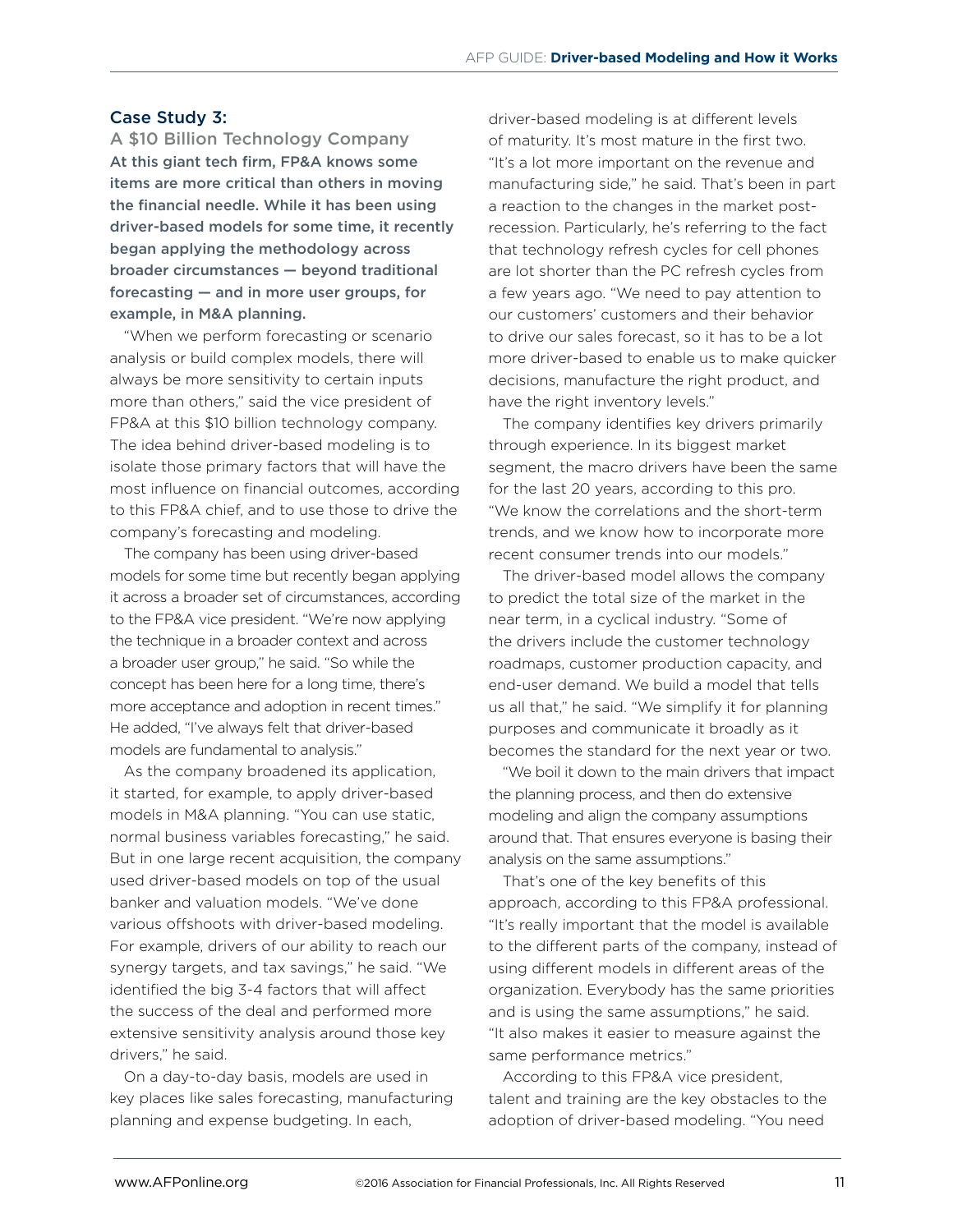"If you have technical help for deeper analysis of big data that can be very helpful," he said. "But having the right talent is a much more important.

to have analytical capabilities, as well as the business knowledge," he said. "You also need to encourage a healthy debate," which helps surface the right drivers.

While having the right technology is helpful, it's a secondary enabler, not the primary driver of success. "If you have technical help for deeper analysis of big data that can be very helpful," he said. "But having the right talent is a much more important. Technology is an enabler and not necessarily a prerequisite as a lot can be done with basic Excel-based or simple online tools."

To drive adoption, "You need a champion," he said. "You need someone who is analytically prepared, has the broad business knowledge and appreciates the important benefits," he explained. Another potential helpful factor is a problem that needs solving, such as a forecast inaccuracy or too much inventory. "If there's an issue, you have the motivation to apply new thinking and seek the right talent, which results in a successful adoption." He also noted that it doesn't need to be a big-bang event. One way to start off is with particular business units or processes to get the ball rolling. "Use a measured approach, and prioritize the areas."

There's not a cookie cutter approach, he cautioned. "Each company and situation will be different. There's not one standard solution." To be successful, companies should invest the time and expertise to develop the right models for their situation. "I strongly believe it's a must-do for any FP&A group, with responsibility for forecasting and scenario-based analysis."

# What are the benefits of driver-based modeling?

According to experts and practitioners, there are multiple benefits to the driver-based approach.

# Better accuracy.

"The fundamental premise is that driver-based modeling improves the accuracy of companies' forecasts," said Kolawole. It allows the organization to ignore unnecessary items and focus on material drivers. It also enables scenario analysis: Companies can take the next step and run predicative analytics by looking at different inputs to the model. "Companies can figure out what factors are going to move the business in either direction. That's a lot better than relying on comparing forecasts to actual and doing variance analysis only," he said.

# Data integrity.

 "The number one benefit is trust in the numbers," SAP's Pras Chatterjee said. By utilizing driver-based models, FP&A can explain them and gain acceptance as well. "Amongst the worst thing for finance is explaining numbers in absolute terms without further details. With driver-based models, finance can say not just what's happening but also why it is happening."

# Higher frequency.

"Driver-based modeling makes it easier to forecast and plan, and to do it more frequently," explained Schiff. "It's tied back to KPIs and strategy, thus it's a unified way that gets people to be more focused on key drivers of business success," he said. "By using these models you can more frequently re-forecast and ensure people are focused on the right things. All the rest is noise."

# Speed of decision-making.

According to Axson, one of the key benefits of driver-based modeling is the speed of decisionmaking and visibility into what's moving financial results. "Companies can begin to understand what levers to pull and their likely effect," he said. According to Axson, that means that if companies see a change in a driver, they can buy the most valuable thing: time to respond. "For example, if less people walk into the shop that may mean that the company should do more advertising. If fewer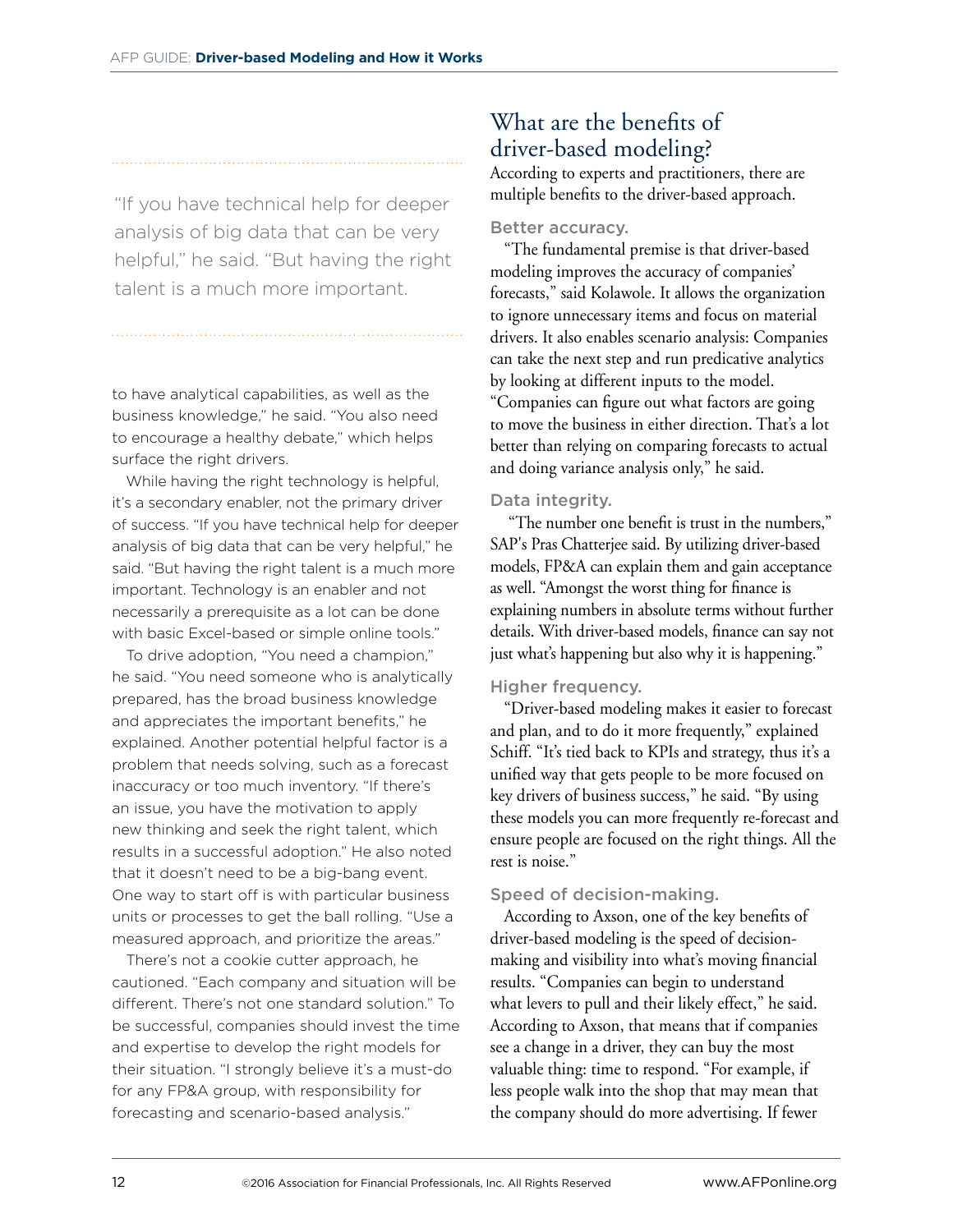customers visit the website, it may require more online ads," he said. "By identifying the trend, you can act more quickly. You can better understand the cause/effect between driver and results, and therefore understand the impact of every decision you make." The relationship may not be simple, he cautioned. "For example, more customers may be walking through the door but buying cheaper products, so sales are actually down."

#### Better business support.

Driver-based modeling "is the best way for finance to support the business," Levy said. "We hear more about it because finance is becoming a better partner to the business executive. The focus on business drivers allows finance to 'invert the pyramid.' Instead of two-thirds of the time on transactions and one-third on value-added analysis to support the business, it can spend two-thirds on value-added analysis," Levy explained.

#### Ability to plan around key drivers.

According to Peck, focusing on the operational drivers enables an organization to understand, plan around, and influence the critical elements that have the greatest impact on financial performance. "It can be simple math or complex, statistically driven relationship models, but having those models allows FP&A to step back and work with business leaders to demystify planning activities and 'mental models,' and codify the logic used to develop business plans and drive financial results," he said. "The planning and analysis dialogue now focuses on key initiatives, operational activities, the impact on driver models, and the explicit driver value assumptions, instead of just focusing on financial outcomes."

#### Higher efficiency.

In addition, according to Peck, adopting and implementing driver models significantly increases both the efficiency and effectiveness of planning, reporting, analysis, and driving improved business performance. "From an efficiency perspective, the focus on the critical few drivers enables organizations to move away from the very detailed accountingcentric G/L account mindset that often consumes significant time, effort, and cycle time with limited business value," he said.

# **Driver Examples**

It's important to remember that revenue is not a driver: it's an outcome, according to BetterVu's Max. What drives revenue in many cases is units delivered and whether that's the same number as units sold. In some cases, sales depend on the number of inbound calls, so measuring that can be a driver. Another example is looking at the conversion rate of outside sales calls, and multiplying the number of calls by the rate to forecast revenue.

Peck recalled an integrated driverbased operational and financial planning process for a large fertilizer manufacturing company. The modeling supported a closed loop S&OP (sales and operational planning) process where the FP&A and finance organization performed an almost realtime "what-if" analysis, simulation, and scenario evaluation around key drivers such as raw material prices, external market indices, labor utilization and cost, plan productivity, product recipes, and other key variables.

In another case, Peck worked with a consumer products company using complex driver-based algorithms and models to forecast the estimated demand for new products and related services and the impact on demand for existing products and services (cannibalization effect). The model incorporated numerous variables, including promotions, in-store product location, brand awareness, price elasticity, and overall marketing efforts.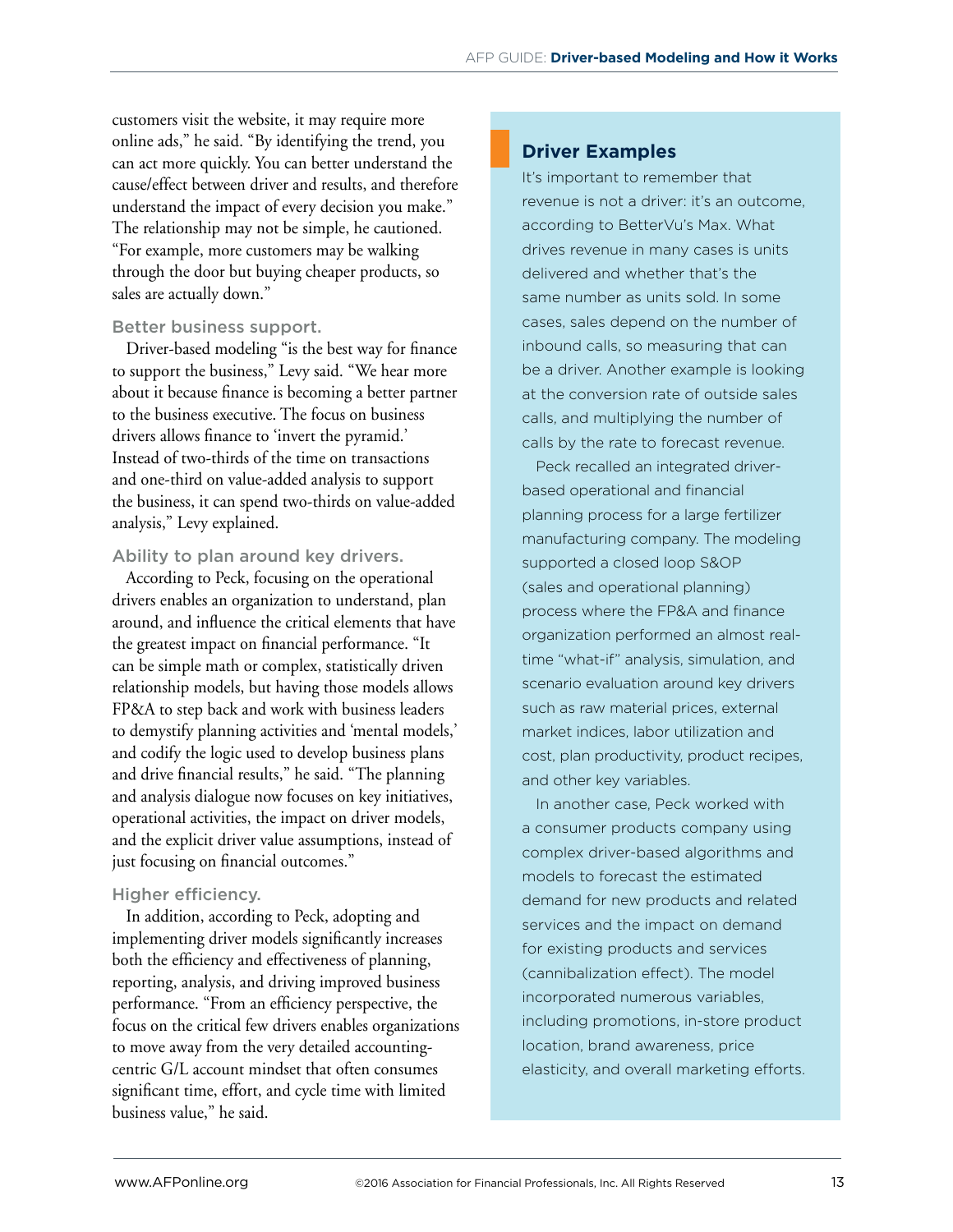Getting everyone on the same page.

"Driver-based planning also gets all the different functional leaders on the same page; finance, marketing, sales, manufacturing, distribution, etc., can see the impact of their activities on financial results," Axson said. Sales orders may go up dramatically, but if manufacturing cannot keep up by producing and shipping the product, it won't produce the expected revenue. So while sales may go up 100 percent, revenue may only go up 50 percent.

#### Developing a rolling forecast.

"Driver models are also an essential foundational component to establishing a rolling forecast framework and significantly reducing the time and effort associated with the traditional annual planning process," noted Peck. As more companies peek around the corner at 12 months, that's becoming an essential factor.

#### Changing the conversation.

"The benefits include a change in the nature of the discussion; it forces the discussion to turn to activities and operational driver-based conversation, i.e., focusing on the value chain of the business since drivers are tied to that value," Peck said. "The conversation completely changes, from the typical financial results discussion to what is impacting those drivers and how we can improve those opportunities. It leads to a conversation about sales opportunities, average deal size and conversion rate — why are they down and how they can be improved? We're now talking about the things that impact the financial results."

# Case Study 4:

#### **Omnitracs**

At this high-tech QUALCOMM spin-off, driverbased models have been used to analyze and predict revenue for quite some time, often using models multiplying rates by volume. The key is to validate the relationship between the drivers and the outcomes by digging deep into the business.

"Driver-based modeling is linking business activity to financial performance," said Jim Robertson, senior director of Financial Planning and Analysis at Omnitracs LLC, a

software company providing end-to-end fleet management solutions to the transportation industry. Some companies add an extra step and create driver-based models that link business activity to KPIs that in turn drive financial performance. The key is to identify the metrics that drive value as defined by a company's owners. Public, private, and private equity-owned companies (like Omnitracs) may each define value differently. Common measures include EPS, EBITDA, EVA, or ROIC.

Robertson joined Omnitracs in 2014, but the company has been using driver-based modeling for quite some time, particularly around revenue. "That's where many companies find it easier to begin implementing driver-based models using rate/volume models," Robertson said.

"Identifying the drivers is a basic question, i.e., where does this number come from?" Robertson said. "Then you have to start diving down to figure out the answer. You don't stop until you see the core business activity." He advised companies to look through the accounting complexity. "Dig down into the business beyond the journal entries and reclasses until you discover the underlying business activity," he said.

#### Identifying and implementing the models

That may sound simpler in theory than in practice. Omnitracs has multiple businesses and different drivers for each. Customers can buy, lease or license combinations of software, hardware, consulting services and technology. Many times the same drivers of revenue also drive cost of goods sold (COGS).

"Recently, we've expanded into driver-based modeling of operating expenses. For most software companies, the biggest cost driver is headcount," said Robertson. "But it's important to us to understand the cost of consultants and temporary help, for example." He noted that many companies can't say how many temps they have at any given time, or how long they're destined to stay. Through driver-based modeling, Omnitracs is also able to track several categories of operating expenses at the vendor level. "We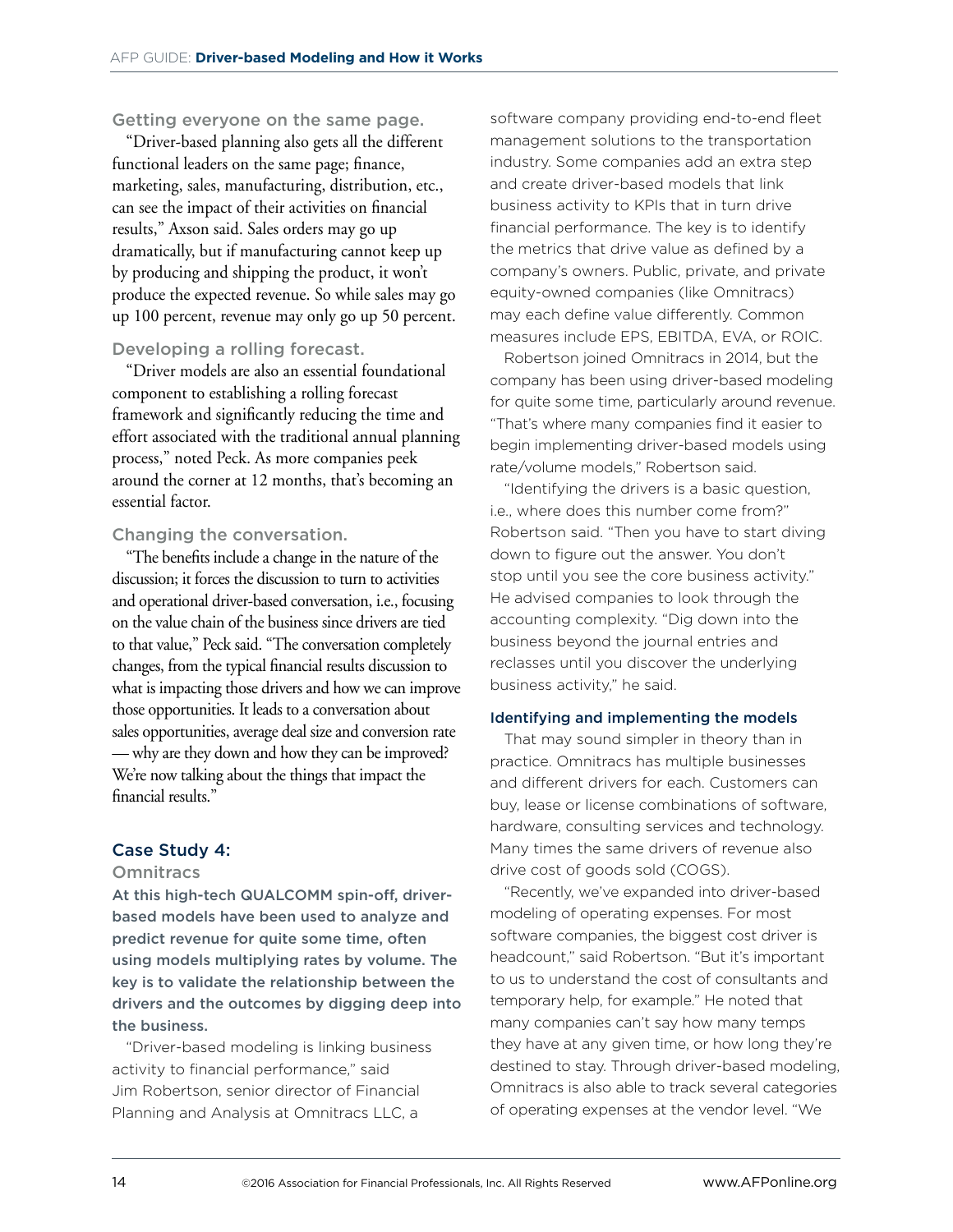invested a lot of time this year to identifying and capturing the underlying drivers of operating expenses," he said. "We're pulling apart the numbers and meeting with the business."

Omnitracs follows a four-step process in building driver-based models:

1. Visibility.

What is going on? "That can take a long time to figure out because accounting data such as journal entries don't necessarily explain an underlying business activity," Robertson said. "You have to pull a PO or statement or work."

#### 2. Understand.

You have to understand, for example, who the vendors are and what they are doing. A robust and maintained master data management structure can eliminate a significant amount of manual work. This step can also require significant interaction with department owners in the business.

3. Explain.

Make sure you can explain the relationship between these drivers and financial outcomes. This understanding serves as the basis for driver-based models.

4. Forecast.

Finally, use these drivers to forecast future financial results. This is usually done manually at first. As the models become more refined and validated, data sources can be aggregated in an automated way.

Robertson admitted there's a big start-up investment cost. "But once you've made this investment the benefits are quite tangible," he said. "Now when you're doing forecasting and reporting you can speak the language of the business. Truly understanding what drives these costs and how they're linked to revenue and profitability revenues enable FP&A to help the leadership manage the business better and make better decisions."

Omnitracs uses a driver-based modeling approach across the planning, reporting,

That's the key benefit of driverbased models, according to Robertson. "They help the business make better choices and provide clarity and visibility into how the business creates value."

analysis, and forecasting processes. According to Robertson, this is especially important for companies where the owners are deeply involved in the operations of the business. "It's applicable throughout," he said. "There are a lot of metrics and drivers in which our owners are interested. It's part of our DNA to measure and understand the relationship between business driver and financial success."

FP&A at Omnitracs spends a lot of its day following its four-step process, and driverbased modeling is part and parcel of the process. "Part of it is understanding the business side, and part of it is understanding the financial side," Robertson said. "Our job is to help the business leaders make better decisions. We're enablers." That's the key benefit of driver-based models, according to Robertson. "They help the business make better choices and provide clarity and visibility into how the business creates value."

#### Getting over the hurdles

According to Robertson, a big obstacle to adopting a driver-based modeling approach can be getting the information. "A lot of time you may have revenue posting in the G/L, unit information is in a production server, and customer information in a CRM system," he said. "The challenge is how to figure out what data you need, where it is, and design systems to extract and package data to make sense of it."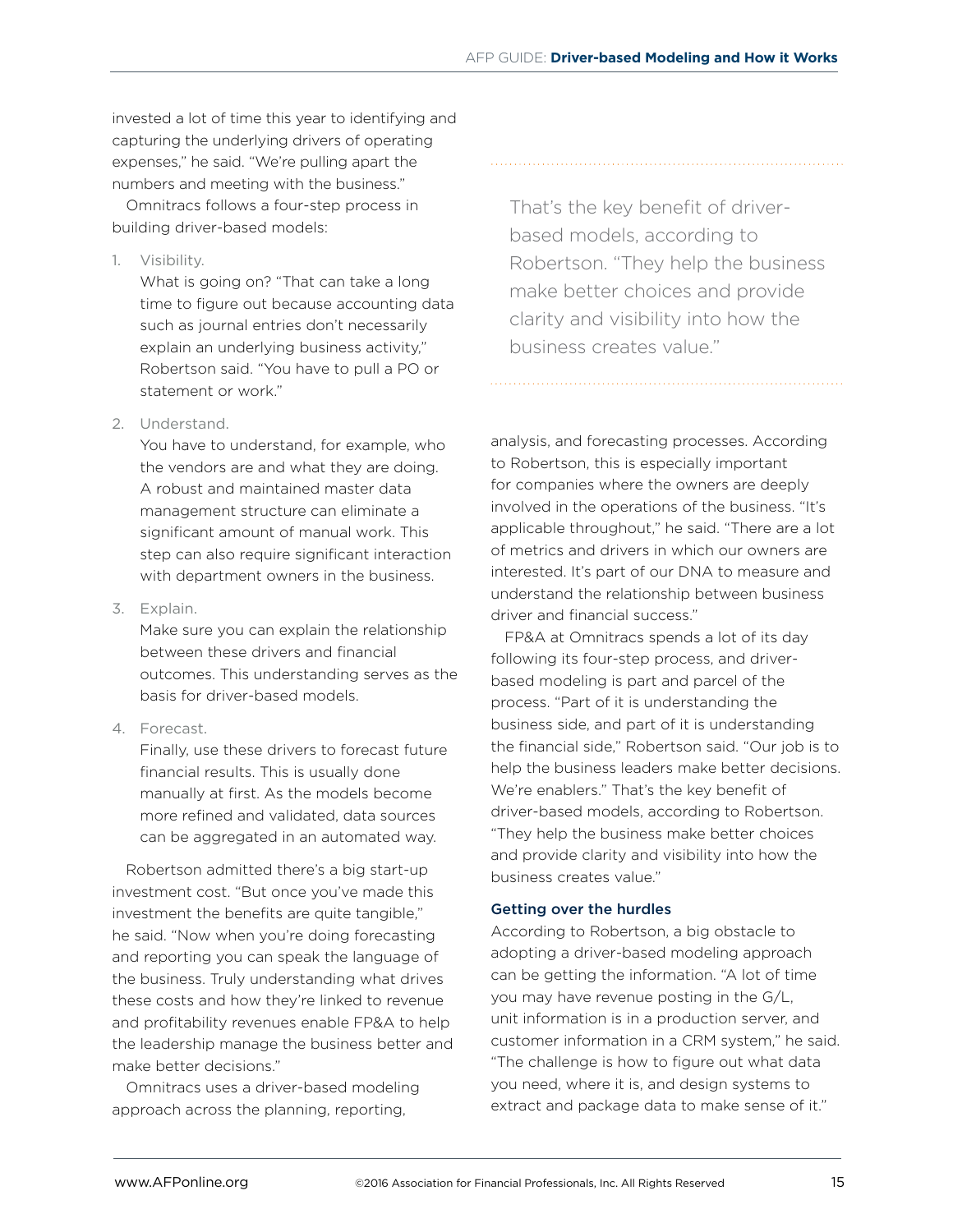Technology, he said, "is a make or break thing. You can start with the best intentions, but many times it stays an intention."

This can be true especially for large companies with multiple businesses and a global footprint. For such companies, it can be even more difficult to get your hands on all the necessary data to build the models. "A lot of time people get buried in the complexity. The ability to work with and extract information from data is an increasingly important skill set for FP&A professionals to master."

Cultural issues can also be obstacles to implementation. On the one hand, accounting wants — and needs — to report business activity down to the penny to explain what's happened. On the other hand, FP&A's focus on looking forward involves uncertainty and requires trade-offs. "You need the ability to step back and see what's doable and what's meaningful," Robertson said. "Our CFO has a great saying: 'Great is the enemy of good.' Understand where great accuracy is required and where it is not. Being comfortable with and having techniques to manage uncertainty is why FP&A should lead driver-based modeling initiatives in close collaboration with the business. FP&A should be assisting the business in identifying the drivers and developing the models, i.e., translating the activities into numbers. It is also incumbent on FP&A to work with their accounting teams to make sure the numbers reflect how activity is recorded."

Omnitracs was recently spun off from Qualcomm. The culture is open and everyone is looking to do things in the best possible way. Robertson pointed out that in older, more established companies, FP&A may face tougher cultural obstacles, e.g., the "not invented here" moto or "we've done it like this for 20 years and we don't need help." Another obstacle may be the attitude of the finance folks leading the effort. FP&A needs to have a healthy dose of humility. Part of this is being willing to admit to making mistakes.

"The objective is not to make the same mistake twice," said Robertson. "Having a culture that accepts that is important."

#### Taking the next steps

It's best to start with something visible and critical, like revenue, Robertson advised. "When you're looking to introduce change, look for quick wins with high visibility," he said. A good place to start is revenue. "Take a line of business and unpack it," he said. "Tear it apart and figure out the revenue models: what is the rate/ volume model? Is it one time or recurring?" Most business models at their core are rate/ volume models. "You don't need calculus to be a finance guy," Robertson said. "Start out with actuals for last month," he said. "Then go on and figure out where the numbers come from — what customers, products and prices? That's the best place to start," he said.

"Once you get the revenue right, you can get COGS right. If you can explain gross margin that's a big step forward," said Robertson. "Start with the building blocks. Then build a model that links COGS to revenue drivers. Once you understand this, you can dig deeper to understand the value chains and how marketing expenditures are linked to lead generation, to inquiry, to order," he said. With this information, companies can determine how to staff the leadgeneration and order-entry and billing teams. "Understand the inflection points," Robertson advised, "i.e., what are the levers that you can pull or not pull to improve value."

# What are the obstacles for adoption?

While the benefits may be clear, some companies are still struggling to adopt, or have yet even to begin adoption, a driver-based modeling approach. Here are some of the roadblocks FP&A may face:

#### Getting the right model.

The first hurdle is getting the model right. "Some external components can constrain the internal numbers, according to Schiff. That's the key challenge once the company agrees internally about the key drivers.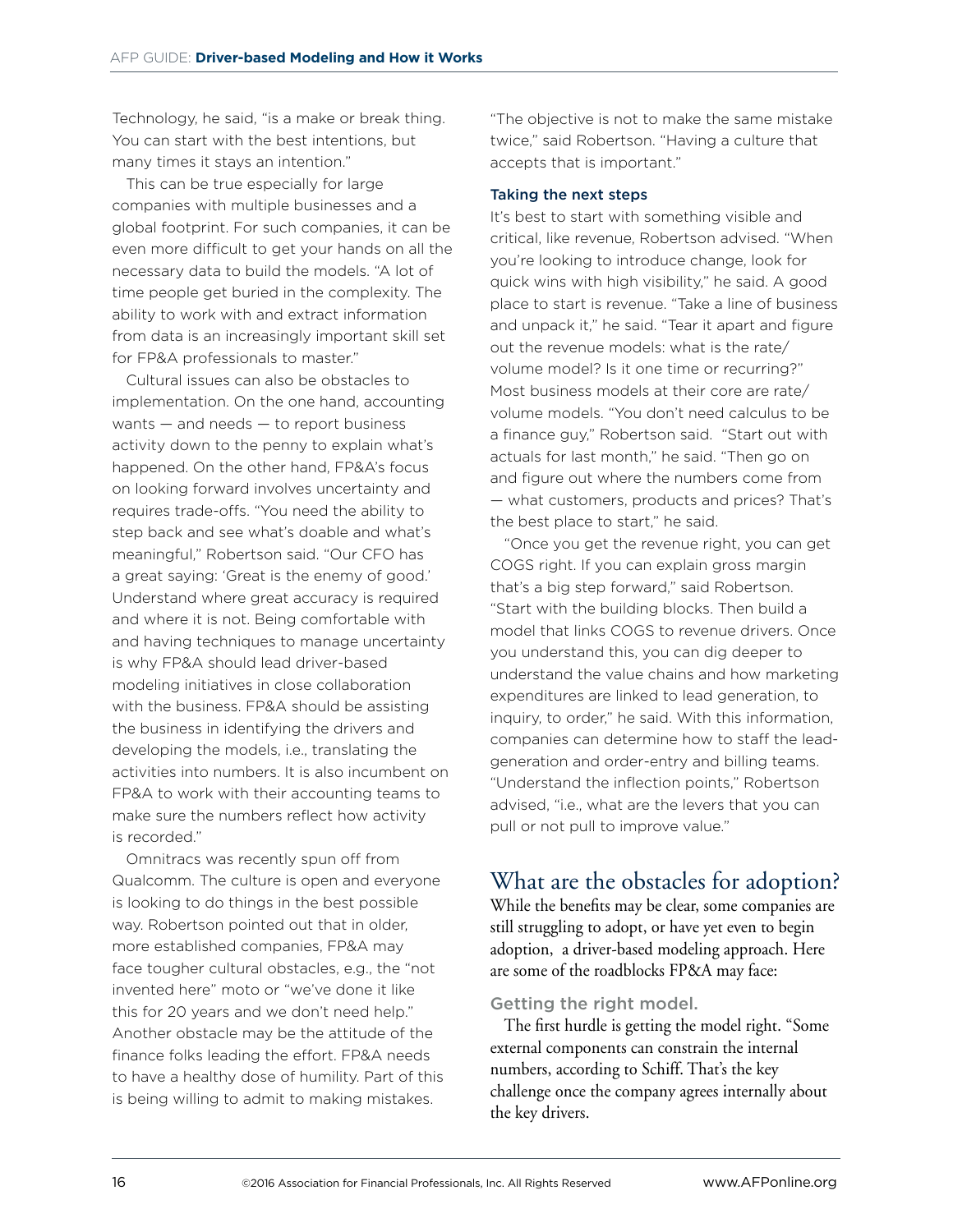#### Cross-organizational integration.

Another obstacle according to BPM's Schiff is that the models need to be integrated across the organization. Many companies operate in silos. Sales may have its own models that do not take into account marketing or manufacturing elements. The lack of integration of driver-based models is a problem. "Little models created in the corner are not going to work," he said. "Not only are you missing external pieces, but also internal pieces. The model has to be broader and integrated."

#### Data availability.

By far one of the biggest hurdles is the availability of data, according to Axson. "It's typically somewhere, but it may be in the wrong format, or not accessible, or in multiple places and multiple values rather than a single source of truth."

Another potential pitfall is the time professionals need to spend on collecting the necessary data, according to Kolawole. If folks don't have access to the right data because either technology is not connected to the analytical data, or because it's very dispersed, that would form an obstacle to efficient execution and success.

#### Trying to do too much.

A common obstacle is over-complication, i.e., companies that are trying to create an overly sophisticated model using variables that are not sustainable over time, according to Kolawole.

#### Getting the buy-in.

Much of the effort is getting the other functions to support the change, according to Wuest. With driver-based modeling, they will be out of the cycle to some extent and will rely on a "black box." The other obstacle can be distrusting the numbers. If the company spends too much time debating the outputs of the model, the overall process will not work.

#### Mistaking correlation for causation.

In some situations, FP&A professionals can mistake correlations for causal relationships. "You see a lot of correlations masquerading as inputs in driver-based models," Axson noted. The solution is to test the drivers in the design stage. "Companies

should back test the drivers against the outcomes to see what happened with the two over time and that the algorithm makes sense."

#### Inertia and discomfort.

There are people who believe that their intuition works better than anything else. They may not be incorrect. However, this institutional knowledge of the business is primarily in their heads and not codified in a way others can use, explained Peck. Unfortunately, they are often reluctant to make their "mental model of the business transparent, visible, and subject to debate and potential scrutiny from others," he said.

This greater transparency of the business logic can also make people uncomfortable as it allows others to ask questions and provide alternative views, according to Peck. "Some people don't want people scrutinizing how they've always done things," he said. "They want to hide behind the cloud so if the forecast is off, they can fall back on traditional explanations that are hard to verify. Putting that knowledge in a systematized, universally understood and accepted model is not consistent with their view of the world."

Levy agrees that culture can be a big hurdle. "A lot of financial managers are used to being a scorekeeper focused on financial variances rather than a performance accelerator who focuses on business drivers that link operational tactics to financial plans," he said. "You can overcome that through education." Finally, there's the lack of the right technology to support the effort, according to Levy. "Once you change culture and understand the benefits, you've got to have a dedicated system that blends human judgment, driver-based and statistical models."

#### Missing the right tools.

Another possible obstacle is the lack of a robust enabling technology platform. A robust driver modeling environment requires advanced modeling, analytics, reporting, and overall systems usability capabilities. Related to the enabling technology platform is the need to have robust data-integration and data-management capabilities that provide the ability to access high-quality, timely, and relevant data.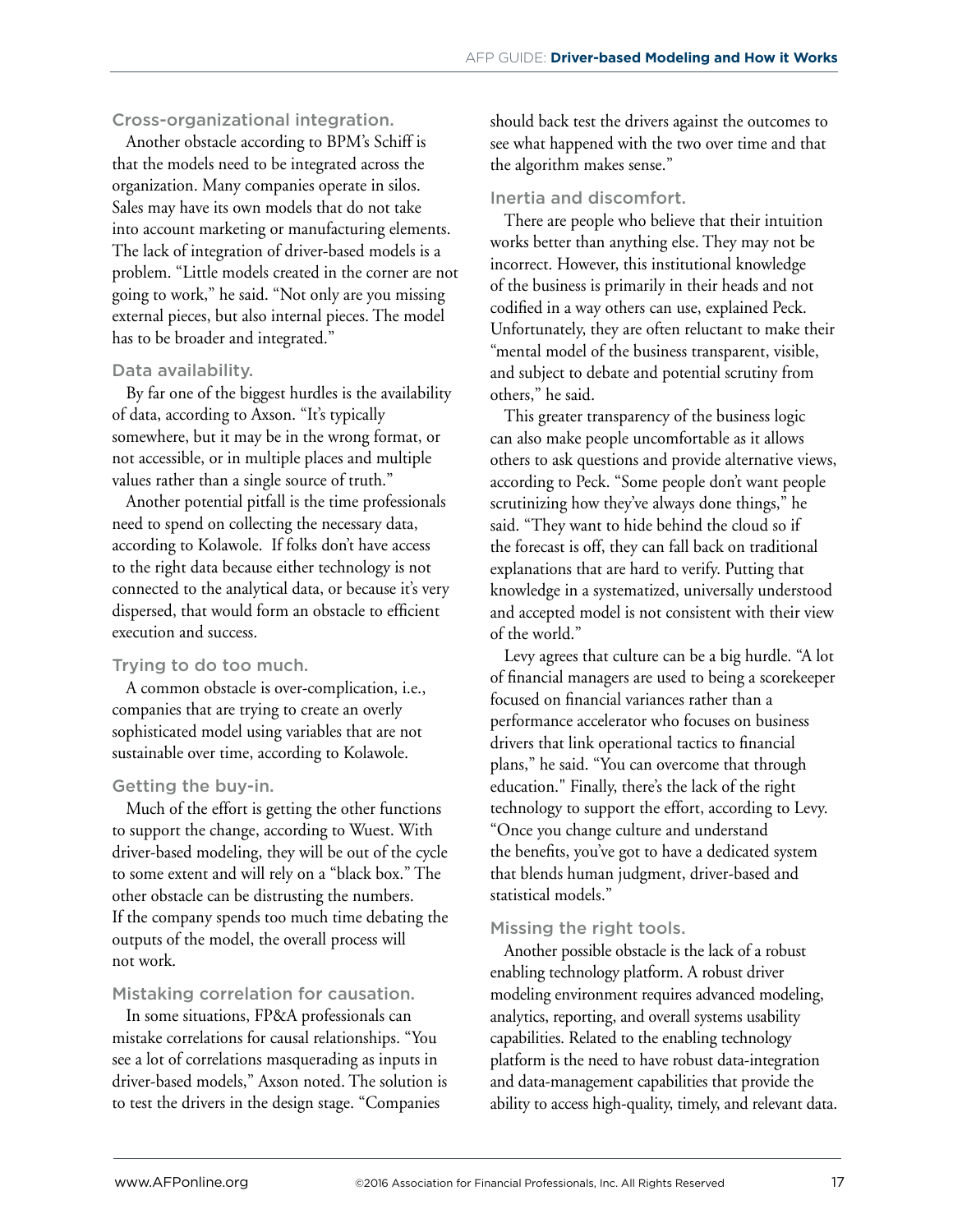#### Lack of resources.

Another important hurdle is cost, according to Datta. "To develop these models is an investment of time and money," he acknowledged. "But instead of focusing purely on the models, they can be developed in parallel to doing everyday work," he advised. "It doesn't have to be either or. Run a few exercises against the most problematic areas," he suggested. "Look at how the more traditional ways stack up vs. the new way and see whether one is better than the other. You have transactions from the past," he said. Use them to find the variance in actual vs. performance, using both methodologies.

"What stands in the way of resources is outcome value," he explained. "Look at the variance and whether changing approaches is worth it." If the model-based approach improves accuracy of forecast by 1 percent, that may translate into substantial dollar and cents, and that may mean a lot of money in stock market performance. Only recently a large retailer reported a 1.5 percent difference in forecast expectations, which led to an 11 percent drop in stock price.

#### Case Study 5:

Delaware North

At this food services company, drivers were identified based on each product segment. Many of them were external and could be affected by weather events, seasonal travel and the strength of the home team. Driverbased models didn't work for everyone, however. For example, the company found that it didn't help predict its labor costs.

Driver-based modeling is about quantifying business activities, when building the annual plan, based on their impact on the financial statement, according to Nate Brunner, the former vice president of FP&A at Delaware North, a food services company that caters to stadiums, airports and national parks.

Some business lines lend themselves better to this kind of approach than others. According to Brunner, in the hotel business at national parks, it was very easy to use drivers to forecast revenue. "The main driver was occupancy rate, since the price was regulated by the

government." Occupancy rate in turn was driven by the season. In the summer, occupancy was close to 100 percent.

Similarly, it was also easy to apply models to food demand at airports. Revenue from airport food sales was driven by the number of passengers leaving on planes multiplied by their per capita spending on food. The benefit of identifying the drivers is that later on, when analyzing variance, it's easy to figure out what changed, e.g., bad weather, a wildfire, a warmer spring. "You can correlate that back to financial performance," Brunner said. "You can isolate what's changed."

However, he found that there are areas where driver-based models do not work. For example, when the company tried to project labor costs (number of housekeepers) directly based on occupancy rates, it struggled. That's because FP&A didn't have access to historical data to clearly establish the relationship of how many housekeepers it needed in the past to support various occupancy rates. "You've got to have access to the data, and the relationship has to work."

The model-based approach has become part of every-day life for the Delaware North FP&A group — not just part of the annual plan. "In sport services, attendance and average per capita spending drives revenue," said Brunner. To forecast performance, FP&A had to watch things such as the performance of the actual team. Toward the end of a season, if the team wasn't doing well, attendance could drop significantly. However, if attendance held steady, but sales fell, the company would have to embark on a deeper analysis of the product offerings.

"The other benefit of driver-based models is that they become the language in which you can talk about the business," said Brunner. "During the annual planning process, or the quarterly review, we can talk about the drivers that are related to the business; they become the common language to talking about financial results."

Adoption may face obstacles, according to Brunner. One big one is that driver-based models are at odds with top-down target setting. If management wants to set a goal to grow 15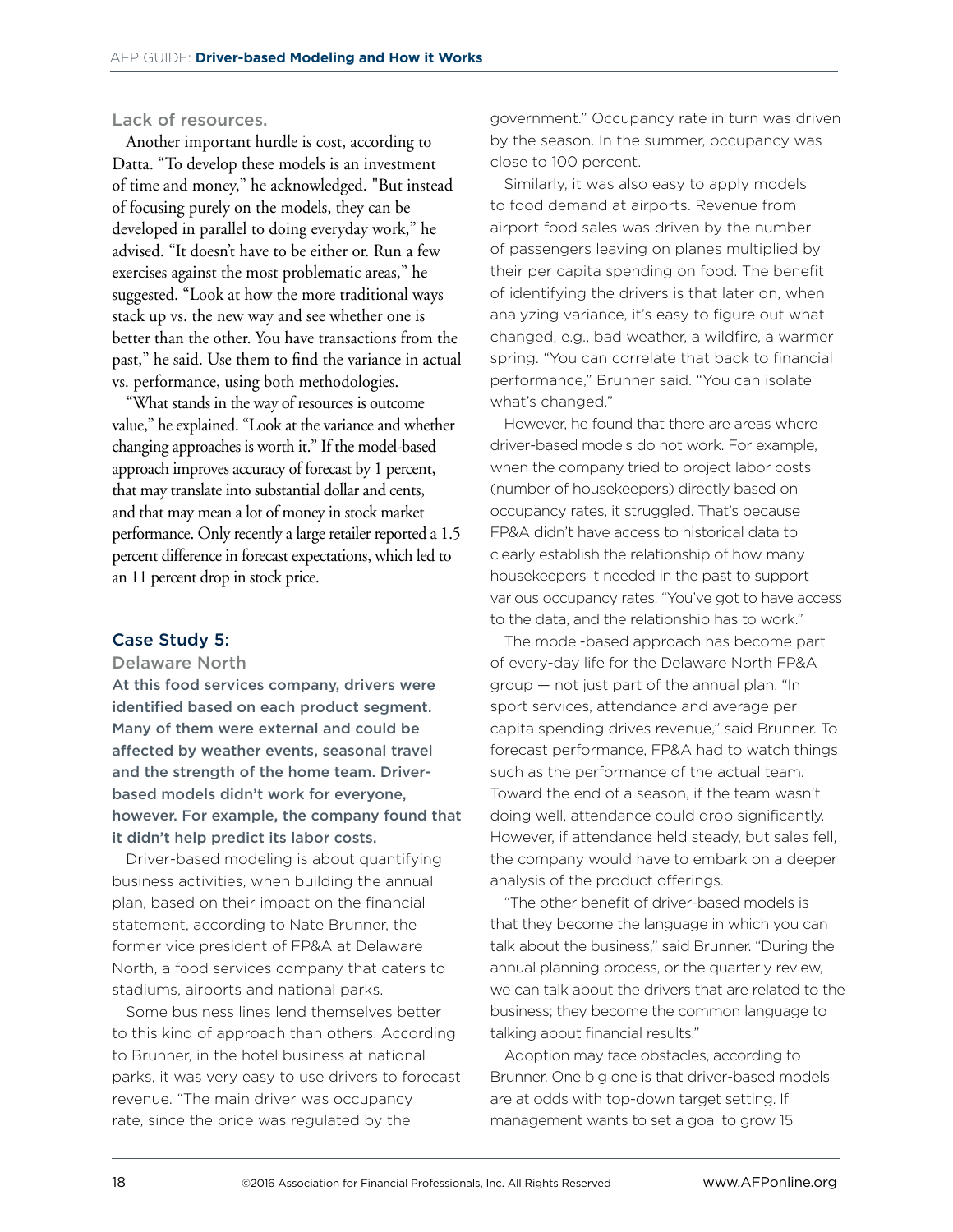percent every year and push that down to all the subsidiaries, and the drivers don't allow for that sort of flexibility, it becomes more of a challenge. "To the extent you're setting an aggressive target, you can't just push it down into the drivers," he said. The drivers have to have the dynamics and flexibility to support those goals.

To get things going, the key thing is to do rapid prototyping, Brunner advised. "Build some models, try them out and tweak and adjust them," he said. At his former employer, he went through the process of putting the models in Hyperion. Some proved extremely complex and needed to be simplified as part of the transition. "Try them out in Excel, play with them, make sure the relationships are solid, the drivers are accurate, and that you can measure the results," said Brunner. "Prototype quickly before a fullfledged implementation, and before stabilizing the model in a database environment."

# What is the role of technology?

Having the right tools can make a big difference in the sophistication of the models and how frequently they can be run for optimal results. According to Kolawole, "It's critical to make the right investment in technology to operationalize and automate the process. To do quick plug-and-play models, companies may create a blueprint in Excel but

require more sophisticated planning tools to execute."

"Technology is one of the key factors that's making the modeling more effective," explained Laird. "I don't think it's making it more accessible." While his firm offers advanced modeling capabilities, it's also true that many companies can build models and run scenario analysis in Excel. What's true with newer technologies is that the accuracy and thus the confidence in the forecast, are improving.

"Technology makes driver-based modeling more credible," Chatterjee said. Certainly, plenty of organizations run their models on spreadsheets. "But that leaves room for human error and inconsistent information, i.e., divergent versions of the truth." In addition, "Technology enables deeper modeling," he said. Companies can store their drivers and data elements that are part of each scenario analysis. "This allows FP&A to calculate the results on the fly," Chatterjee said. Best practice companies have realtime access to their drivers and performance results. "It's not just doing the calculation, but also having the time to understand the numbers," he said. "Too often professionals spend too much of their time just gathering and validating the data."

"The minute you get beyond judgment, to simple and more complex driver-based models, and then combine them with statistical models, you need dedicated software," Levy observed. There's a lot of variability. The business is changing. The drivers and rates are changing. Business structures, relationships



#### **Budget/Planning/Forecasting** Budgeting/forecasting/planning solution

*Source: BPM Partners' 2015 BPM Pulse Research Study*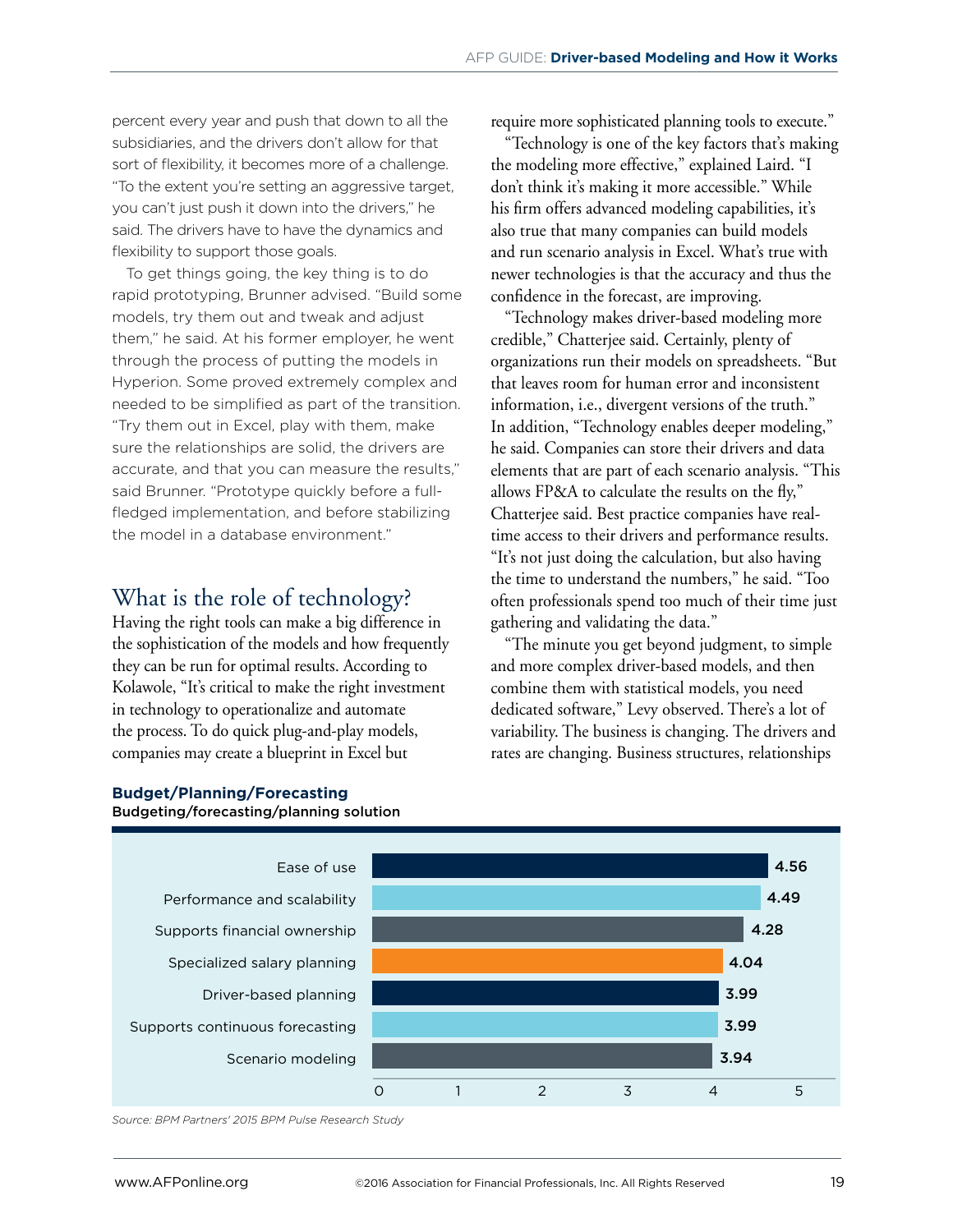and policies are changing. The planning model must be able to keep up, it must be dynamic.

"That's nearly impossible with a spreadsheet-based system for even a small business," said Levy. "You can continue to use a spreadsheet as an interface into a robust, multidimensional planning and analytics backbone," he said. "That allows you to create the model, refine the model and does not require a lot of IT support. The right technology allows the average financial analyst to build and maintain the model, and calculate and aggregate results fast to create the forecast."

According to Axson, technology is also a major enabler of getting all the data into one place. That doesn't mean just pulling all internal data. "New technologies allow you to capture driver-based information both inside and outside the organization, e.g., production scheduling from suppliers, customer clicks," he said. There's a lot of richer data available. In addition, he said, "The analytics engines developed today can support more sophisticated statistical models using regression, Monte Carlo, and other forms of analysis. There's a broad range of statistical techniques to understand the relationship between the changes in drivers and outcomes," he said.

According to Wuest, "With the visibility afforded by ERPs, companies can have easier access to multivariable drivers, whether they're financial or non-financial, and the data can be consolidated more quickly," Wuest said. "The way people have transformed their work processes and organizational structure means the data is available when you need it and at the level you need it to be able to make the right business choices," he said. "It enables rapid decision-making; there's not too little or too much data that it's overwhelming."

Technology plays a huge role, concurred Schiff. At the most fundamental level, "There's an underlying trend that technology makes driver-based modeling a lot easier," said Schiff. "Most major performance management vendors have pre-built, driver-based modeling capabilities." Those capabilities allow FP&A to keep the models consistent; they selfdocument and preserve the integrity of the models. "The technology also ties driver-based modeling into scenario modeling," Schiff explained "As you're putting the data in, the system saves the scenario,

names it, and gives it a version number. The versions co-exist and you can pull them up and compare them," he said. "It's much more viable, easier and useful to set up in practice."

While sophisticated modeling capabilities may not be a prerequisite, "Companies that don't have a data warehouse will find that it takes a lot more time and they'll fall behind the competition because they won't be able to keep up and make decisions and change course quickly enough," said Datta. The thirdquartile companies close the books in 6-8 days and report to management in 12-15 days, which means that business owners get a dated report. "Decisions are pushed to the subsequent month," he said. "Technology can help you close faster and obtain the results faster so you can make decisions faster, have time to think and seek outside input. The extra 2-3 days can be extremely important." If the data is not staged correctly, according to Datta, FP&A spends its time cobbling together different views.

Finally, technology gives FP&A the ability to more easily communicate to business leaders through graphic representation, or to drill down capabilities that break line items into their driver components. "Basically, technology allows better collection of data first. Improved analysis of that data, and better communication of that information. It's a lot more collaborative process," said Axson.

# What are the key steps to adoption?

#### 1. Design.

According to Kolawole, the design stage includes identifying the accounts that really move the needle. Once that's determined, companies need to separate which accounts are driver-based and which do not lend themselves to the technique. For driver-based accounts, the next step is identifying the relevant data sources. That sometimes means figuring out what a third party may be able to provide.

# 2. Refine.

"Finance takes the lead in identifying the metrics and right data sources, but it's got to go back to the business operations to ensure there's alignment with the day-to-day operations of the company," Kolawole said.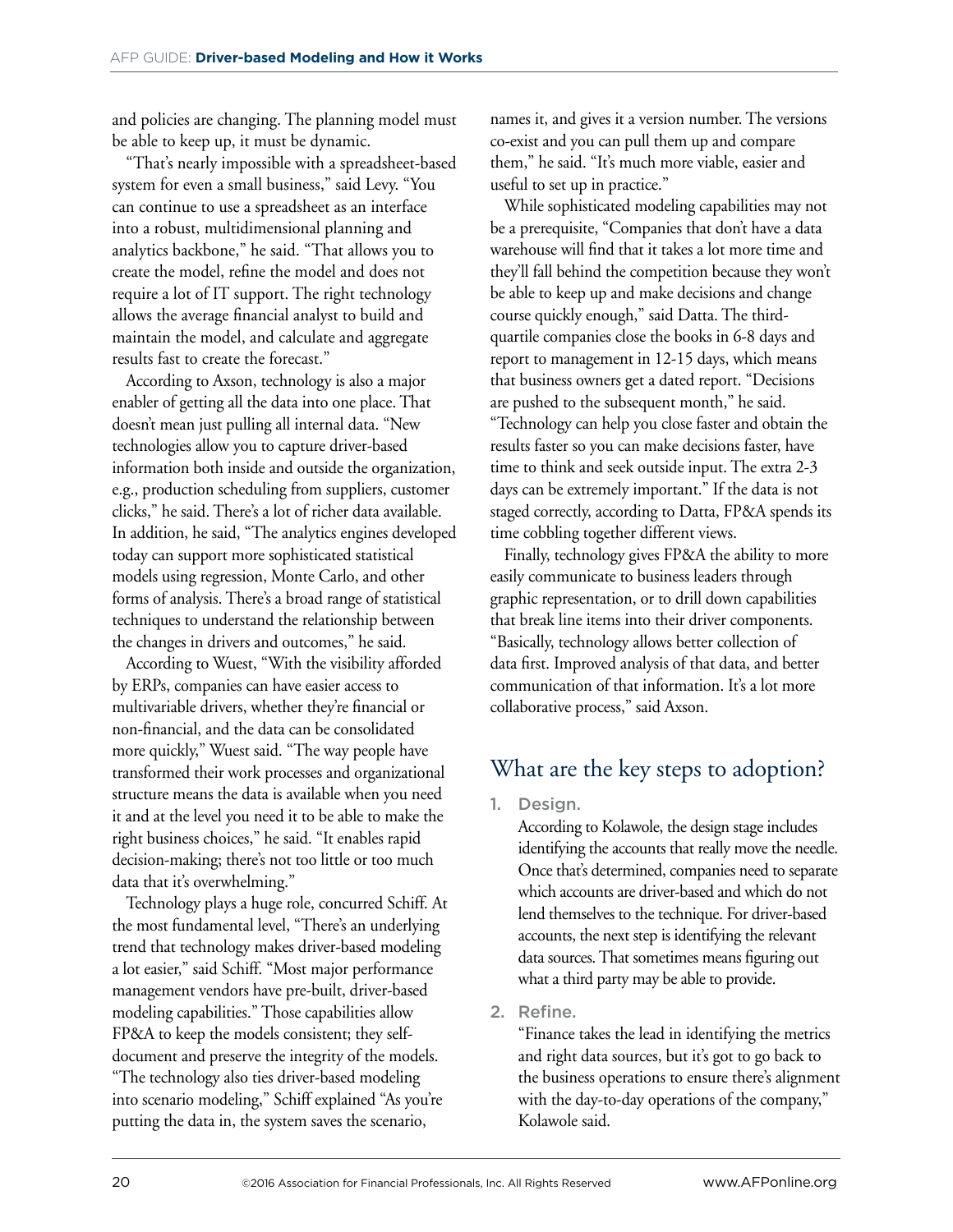#### 3. Deploy.

Companies need to make sure they deploy the same drivers across regions and business units. It means creating drivers in the system and seeding them with relevant values ahead of each planning event, according to Kolawole.

4. Get agreement on drivers.

According to Schiff, "That's a big strategic discussion within the company, i.e., what's important to us? Is it market share? Operational margins? If the latter, is it the price we set? How we manage the cost? Those become the drivers of the business and thus the drivers of the model."

#### 5. Define success.

According to Axson, companies must decide how to measure success against the business strategy by defining the KPIs and breaking them into drivers. Sales are often a function of volume multiplied by price. So FP&A should seek to find the drivers of price. Those could be cost of product or margin threshold. Volume may be a function of the availability of materials, manufacturing capacity, or inventory. Break that number down into elements of price and volume and define the drivers of those two, advised Axson.

6. Get the buy-in.

FP&A must establish the business value of moving down this path. "You have to use some internal selling as to why it's important and 'what's in it for me,' so multiple stakeholders will buy into it and embrace the framework given their various roles in the organization," said Peck.

7. Get the right tools.

Sooner rather than later, companies should look to adopt a robust, enabling technology platform to systemize the new driver-based modeling environment. This includes the calculation logic, integrated "what-if" simulation and analysis capabilities, automated data sourcing and management, and centralized administration of the overall solution.

#### 8. Manage expectations.

It's important to manage expectations. Driverbased modeling is not a silver bullet. Even with

the best modeling environment, the predictive capability and forecasted outcomes are only as good as the quality of its input values. Look for the best available driver assumptions and inputs (may not be 100 percent accurate), calculate the forecasted outputs based on the model, and then step back and change if necessary.

#### 9. Monitor.

Finally, it's important to put a process in place to update the drivers appropriately. You also need to test the drivers by tracking actual results to assess the accuracy of the model.

#### Case Study 6:

#### Law Services Firm

At this law services firm, the hunt for the right driver led FP&A to an external factor. The firm found a close correlation between the number of filings with the U.S. Patent and Trademark Office and its expected business flow.

Manish Mehta, vice president of Cost Management, Trading Operations – North America at HSBC has a corporate finance background. Before joining the bank, he worked at a large, multinational information services company out of Europe. Later, he worked for the New York-based subsidiary of that company as CFO and senior manager of finance.

The business he currently supports at HSBC is a cost center, so it has minimal use of driverbased modeling. Most of his experience with driver-based models was with his previous employer, where he used internal and external operational drivers to forecast both revenue and to expense financial results.

The first step in using a driver-based model, according to Mehta, is defining what driver-based modeling means. "It's a model that outputs performance (revenue or expenses) based on internal or external driving forces that are causing it to predict financial behaviors," he said. "The model has to possess the ability to forecast a future period."

Mehta's past employer was a law services firm that specialized in trademark protection. The firm also acted as a watchdog for trademark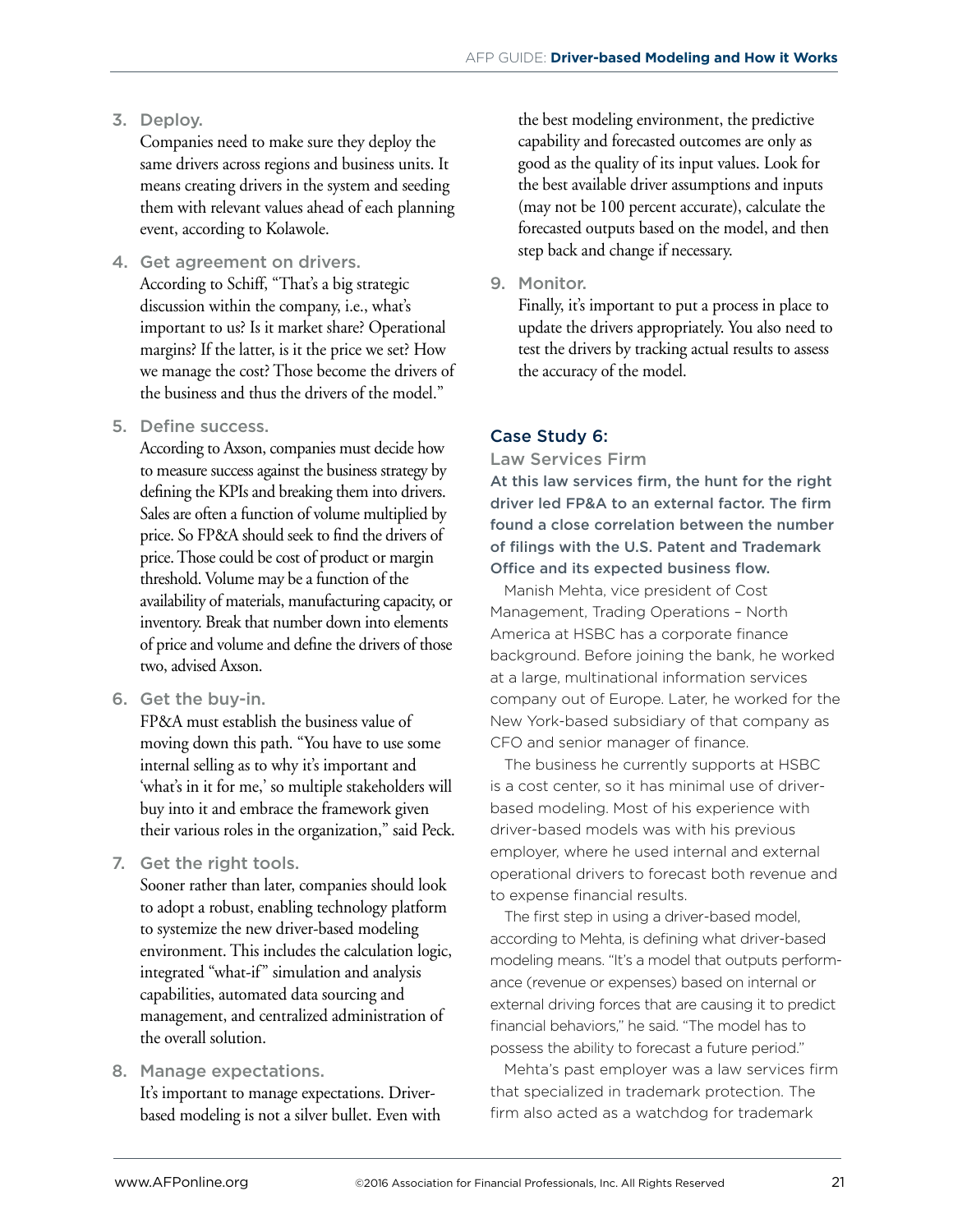infringement and operated a search business that helped pharmaceutical companies come up with new drug names. The firm's key driver was found to be outside the organization rather than inside.

The external driver that proved predictive of the firm's flow of business was: how many trademarks were filed with the U.S. Patent and Trademark Office. The firm typically got a steady share of those trademarks, so it defined this external factor as a key driver of financial performance. "We could use that in our modeling to predict future revenues," said Mehta.

#### The genesis of the program

At the 100-year-old law services firm, the arrival of new management in 2011 meant a complete revamp of financial processes. One of the key changes was the implementation of a driver-based forecast. "There was a shift in management, which brought a very progressive view," Mehta said. As part of the overhaul, the FP&A team also worked on pricing strategy and managed to increase revenue by \$12 million in six months. That was up from a steady but slow annual growth of \$100,000 in previous years. "There were a lot of low hanging fruit we managed to pick by implementing more complex financial modeling tools and strategies around pricing," Mehta said.

The company had one budget cycle, at which point it budgeted out three years using the latest estimates (LEs), which were updated 3-4 times per year. The models were used to revise the forecast and incorporate it into the planning process, according to Mehta.

Finding the right drivers was the key challenge. Mehta and his team used regression analysis to test possible candidates and found that the number of filed patents highly correlated with the company's projected performance. "It was very hard to find drivers within the business," he said. "This external driver was the closest we've come." The other driver came from Saleforce. com, where the company staged future sales with their revenue potential, which also served to help forecast expected results.

#### Incorporating modeling into day-to-day work

The main application of the modeling was in the company's monthly forecasting process, according to Mehta. In addition, the driver models were also applied during the budgeting and LE processes to validate expectations. "Those were done alongside our day-to-day work," he said, "such as financial reporting, closing the books and putting out fires." At every month-end, Mehta met with the company's CEO and general manager to compare the results with expectations and key driver performance. Each meeting included a 15-25 page slide deck. "The decks were mainly focused on performance, but had a forwardlooking perspective," said Mehta.

Even though the implementation of the new process was somewhat tricky, the benefits were clear. "This is something you can hang your hat on outside internal beliefs," Mehta explained. "It's an objective and tangible forecast of the future." As such, according to Mehta, it could be a great talking point in explaining the rationale of business decisions. In addition, "If you're forecasting a certain number without any hard facts, it's harder to explain later why it did or didn't work out." He acknowledges that FP&A is part art, part science. "To be honest, as much as you can make things tangible, the better."

It was particularly hard to roll out a new approach in a company used to doing its own thing for 100 years. After a while, it became clear that some employees were not comfortable with the new way of doing things. There was a process of natural attrition. "It was mostly a cultural thing," Mehta said.

Based on his experience, he advised FP&A professionals to follow these key steps to implementation:

- 1. Figure out what you're ultimately trying to achieve. Is it forecasting revenue? Expense? Both? And to what degree of accuracy?
- 2.Identify your key drivers. Without them the information you have cannot feed a model.
- 3.Ensure you have available data. You have to have data available to constantly feed the model so it's up to date and can look forward dynamically.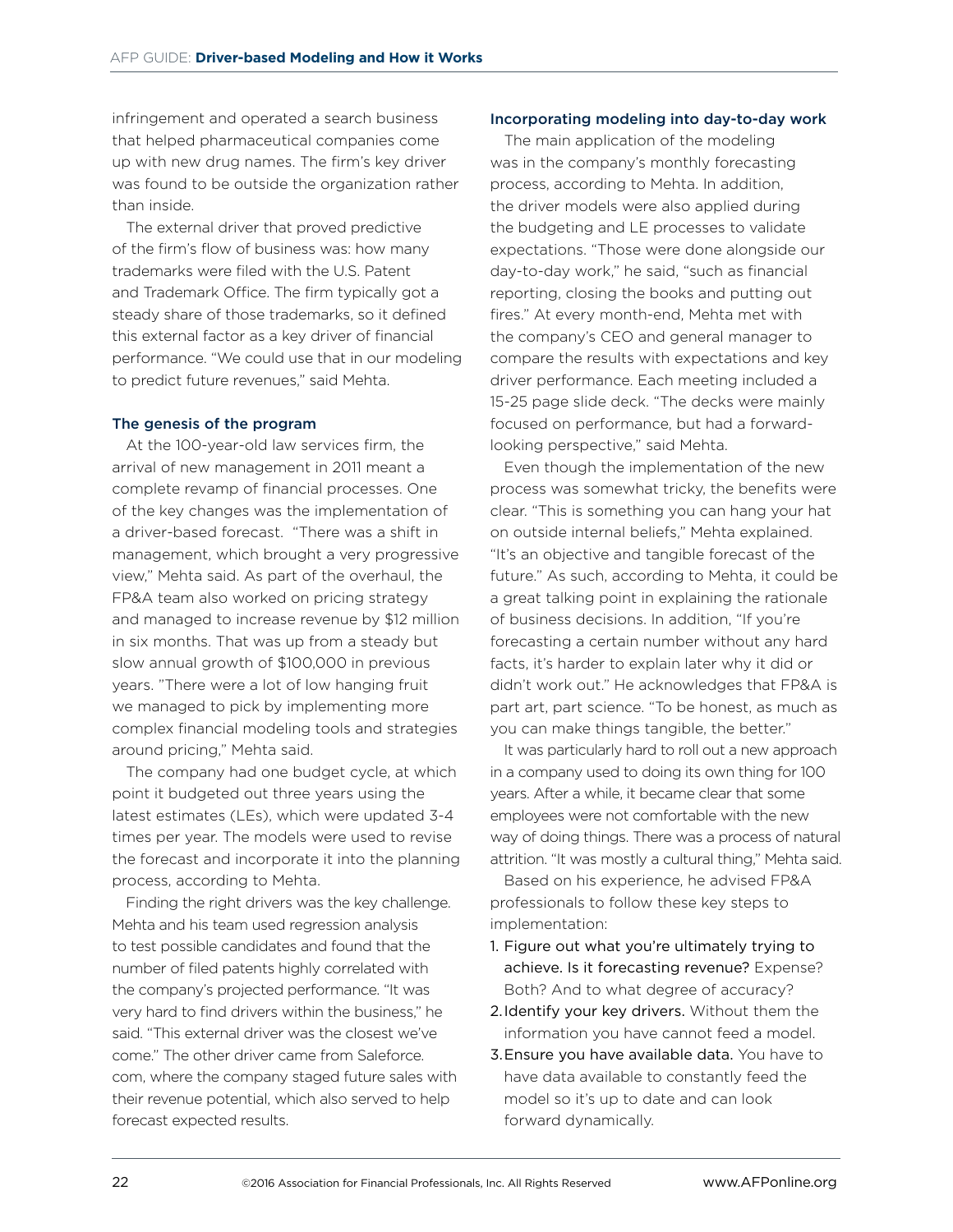# Conclusion and best practices

In dozens of conversations with experts and leading organizations, several key best practices emerged.

### Understand the behind-the-scenes factors.

IBM's Levy urged FP&A professionals to get educated and understand the factors behind forecasting. That means more than just driver-based modeling, according to Levy. "It's understanding the principles of quality forecasting, i.e., how to create a more reliable forecast. Modeling is just one aspect," he said.

# Collaborate with operations.

Companies that successfully deploy driver-based modeling in their planning process work with the business to define key drivers. Successful companies enhance the FP&A group's effectiveness by continuously improving its understanding of the core operations of the business in order to better define candidate driver relationships and the selection of actual business drivers, as well as to gain the buy-in of other groups. FP&A can be the lead in identifying drivers, but it must validate the relationship in the context of the operations and multiple functional areas.

# Robust technology.

To support more sophisticated modeling, continuous improvement and model refreshment, companies must upgrade their technology even if they still work through a web or Excel interface. It's equally critical to ensure that all of the data is in one place and can be accessed readily on an ongoing basis. The ability to master a clear set of data is critical. Ultimately, companies need to actively go through and have a good clear definition and house the data with absolute integrity around it.

# Focus on what's important.

Successful driver-based models are based on specific domain areas and/or financial statement line items that could benefit from leveraging the framework. These could be line items that are significant, difficult to predict and forecast, and that have a higher degree of volatility and variability. It's easy to get into unnecessary complexity. "That makes it harder to get to the production phase," said Datta.

"The key is to simplify more and focus on what's truly impactful, which means including the impact on the market, on customers in your analysis," he said. "Then test against performance and accuracy – make that a mainstay."

# Enhancing existing capabilities.

Another best practice, experts say, is to identify areas where some form of driver modeling may be already occurring within the organization and then look to enhance, extend, and systematize this modeling as part of an integrated planning, reporting, and analysis environment.

# Starting small.

Good programs often start with a pilot program where they prototype a particular driver-based model and use an iterative process with the operational subject-matter experts to refine the models over time. Establishing early wins will build momentum, gain advocates in the organization, provide a foundation for expanding the deployment and usage of driver models, and accelerate adoption.

# Finding the right advocates.

To be successful over time, FP&A needs to look for advocates elsewhere in the organization with whom the team can partner to "spread the good word." Having advocates in other departments will help FP&A socialize the framework within the organization, gain the necessary organizational buy-in, and attract more resources to expand, enhance, and optimize the driver modeling environment.

# Understand the things you can test and apply them forward.

For example, a company may think that its sales will go up 5 percent. The benefit of driver-based modeling is that it can test whether it can support faster growth or tolerate slower growth.

# Go deep.

SAP's Chatterjee advised companies to go as granular as they can afford to. "We can break drivers into the most granular level, especially with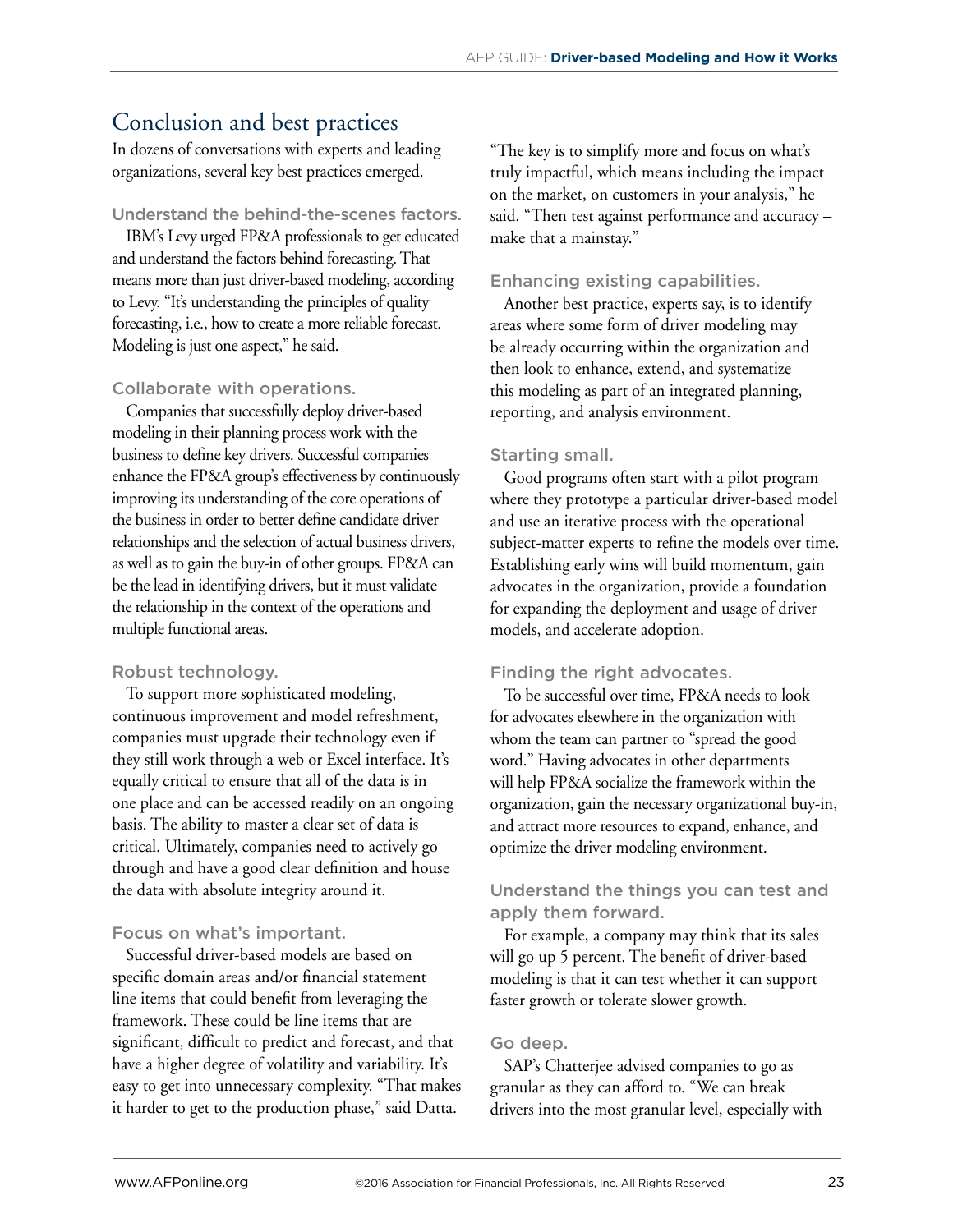advanced technology," he said. In the past that has been a challenge for driver-based planning. That is no longer the case. "Companies can go as deep as they want to identify their drivers." He suggested companies find a happy medium between the granularity of the data and the time they need to understand and investigate the information.

#### Incorporate scenario analysis.

To get the most out of the new framework, companies should use their models to run what-if analyses, and use FP&A as the adjudicator and true voice of reason. It also helps to reduce the frequency of budgeting to leave time for frequent dynamic updates.

# Stage the data correctly.

It's critical to have all the data in one place so data modeling is not a big issue on a monthly basis and the reporting cycle is short. "If the information is not there up front, you can't make the right decisions," Datta cautioned. "There comes a point where you can get lost in data, but analysis will tell you what you need," he said. "Define the information based on the mathematical calculation of how drivers affect performance. Then go back to the system that allows you to do the cube analysis." The cost benefit of such exercises must also be kept in mind.

# Get the right resources.

"Make sure you hire the right people and develop talent as a solid component of business," advised Datta. To truly work with driver-based models, you need analysts who have spent time working in the business and understand how a product is made. It's not a bad idea to hire someone from general management who also has a strong financial background.

#### Always back test.

Driver-based models are only as good as their inputs. To make sure the models work, leading companies continue to back test their results to both validate and refine the models and adjust for changes in business and drivers.

# Incorporate the driver-based modeling into the full FP&A process.

Successful companies make sure they have a financial strategy that's linked to the planning process, which leads to analysis that drives the right decision and can be reconciled to key drivers. "It should be a closed-loop cycle and not driver-based modeling sitting to the side. Integrate it with other processes," Wuest said.

# Build drivers into external scenario analysis.

According to Wuest, the base forecast could have oil prices or currency exchange rates at a certain level, "But if you look at historical volatility in these items, what is the impact and what are the choices that you could take to still deliver the revenue or profit goal if historical levels or more than historical levels of volatility occur?" This analysis may then change what expenses companies are willing to commit to for a full year basis as opposed to which ones they are only willing to commit to one quarter at a time.

Ultimately, from a best practices perspective, driver-based modeling and planning should be the foundation for any well-designed, integrated business planning process, according to Peck. This would include annual planning activities, periodic forecasts (preferably rolling in nature), and related operational and financial planning activities.

"Organizations are adapting planning to be more event driven and dynamic in nature, and to have richer analytics and enhanced decision-making processes," Peck explained. "For this to happen, it's essential to have robust driver-based models. These models can enable real-time what-if analysis, scenario evaluation, business simulation, contingency planning, and the notion of an action-oriented business playbook," he said.

According to Peck, the idea is to simulate what may happen to the business under real-life events and varying driver assumptions, determine various contingency and action plans based on the outcome of the simulation, and then be ready to take immediate action — just like a coach prepares plays to counter possible approaches of the other team.